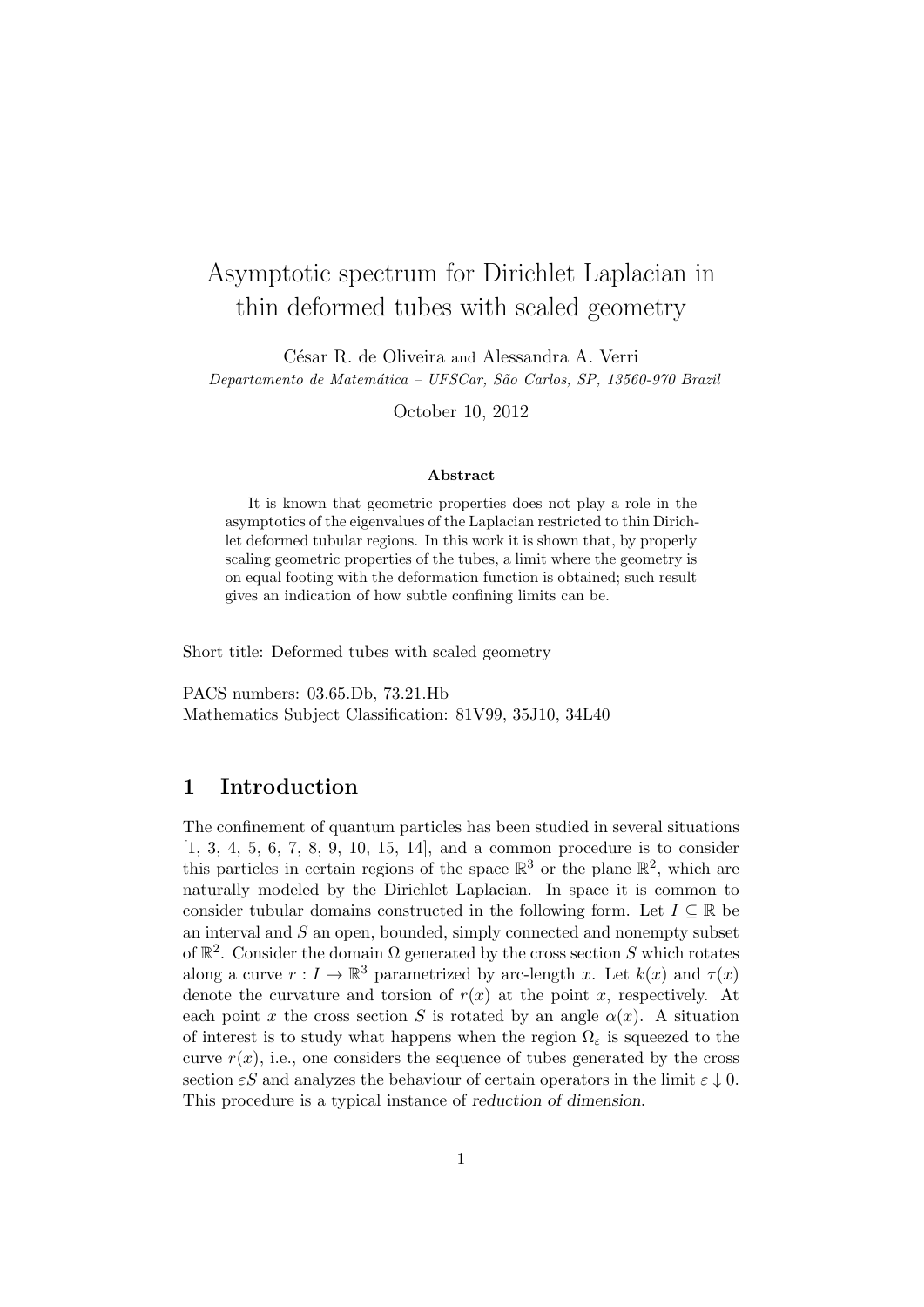Potential applications of such confining limits include electronic motion in nanostructures, particularly in quantum wires and carbon nanotubes (see, for instance, [16]), the quantum studies of the motion of valence electrons in aromatic molecules [2], and studies of quantum graphs [11], in which the limiting dynamics to a graph is expected to be described by an effective Schrödinger operator. The results of this article give an indication of how subtle such confining limits and effective operators can be.

Let  $-\Delta_{\varepsilon}$  be the Dirichlet Laplacian in  $\Omega_{\varepsilon}$ , that is, its domain is the Sobolev space  $\mathcal{H}^1_0(\Omega_\varepsilon)$ . If I is a bounded interval, then  $-\Delta_\varepsilon$  has compact resolvent and consequently its spectrum is discrete. Considering this case, in [3] it was analyzed the convergence of the eigenvalues  $\{\lambda_i^\varepsilon:i\in\mathbb{N}\}$  of the problem

$$
-\Delta_{\varepsilon}\psi_i^{\varepsilon} = \lambda_i^{\varepsilon}\psi_i^{\varepsilon}, \qquad \psi_i^{\varepsilon} \in \mathcal{H}_0^1(\Omega_{\varepsilon}), \tag{1}
$$

and shown that

$$
\lambda_i^\varepsilon=\frac{\nu_0}{\varepsilon^2}+\mu_i^\varepsilon,\quad \mu_i^\varepsilon\to\mu_i\quad(\varepsilon\to0),
$$

where  $\nu_0$  is the first eigenvalue of the Laplacian in  $\mathcal{H}_0^1(S)$ ,

$$
(-\Delta u_0)(y) = \nu_0 u_0(y), \quad u_0 \in \mathcal{H}_0^1(S), \quad \int_S |u_0|^2 dy = 1,
$$
 (2)

and  $\mu_i$  the eigenvalues of the one-dimensional operator

$$
w(x) \mapsto -w''(x) + \left[ (\tau + \alpha')^2(x)C(S) - \frac{k(x)^2}{4} \right] w(x), \tag{3}
$$

acting in  $L^2(I)$ .  $C(S)$  is a non negative constant that depends on S. For unbounded tubes this situation is more delicate. For such tubes, in [14] it is shown that if  $(\tau + \alpha')(x) = 0$  and  $k(x) \neq 0$ , then the discrete spectrum is nonempty, whereas if  $(\tau + \alpha')(x) \neq 0$  and  $k(x) = 0$ , then the discrete spectrum is empty. In [5], by using Γ-convergence, a strong resolvent convergence was proven and the same action (3) for the respective effective operator (now acting in  $L^2(\mathbb{R})$ ) was found as  $\varepsilon \to 0$ .

By the following modification of the boundary  $\partial\Omega_{\varepsilon}$  (which has been called a deformed tube), it is possible to ensure the existence of eigenvalues for problem (1) for both bounded and unbounded tubes. Let  $J = [-a, b]$ ,  $0 < a, b < \infty$  and  $h(x) > 0$  be a continuous function satisfying (if J is unbounded, for simplicity we suppose  $J = \mathbb{R}$ :

- (i)  $h(x)$  is a C<sup>1</sup> function in  $J \setminus \{0\}$  and  $||h'/h||_{\infty} < \infty$ ;
- (ii) near the origin  $h$  behaves as

$$
h(x) = M - x^2 + O(|x|^3), \qquad M > 0,
$$
\n(4)

and  $x = 0$  is a single point of global maximum for h;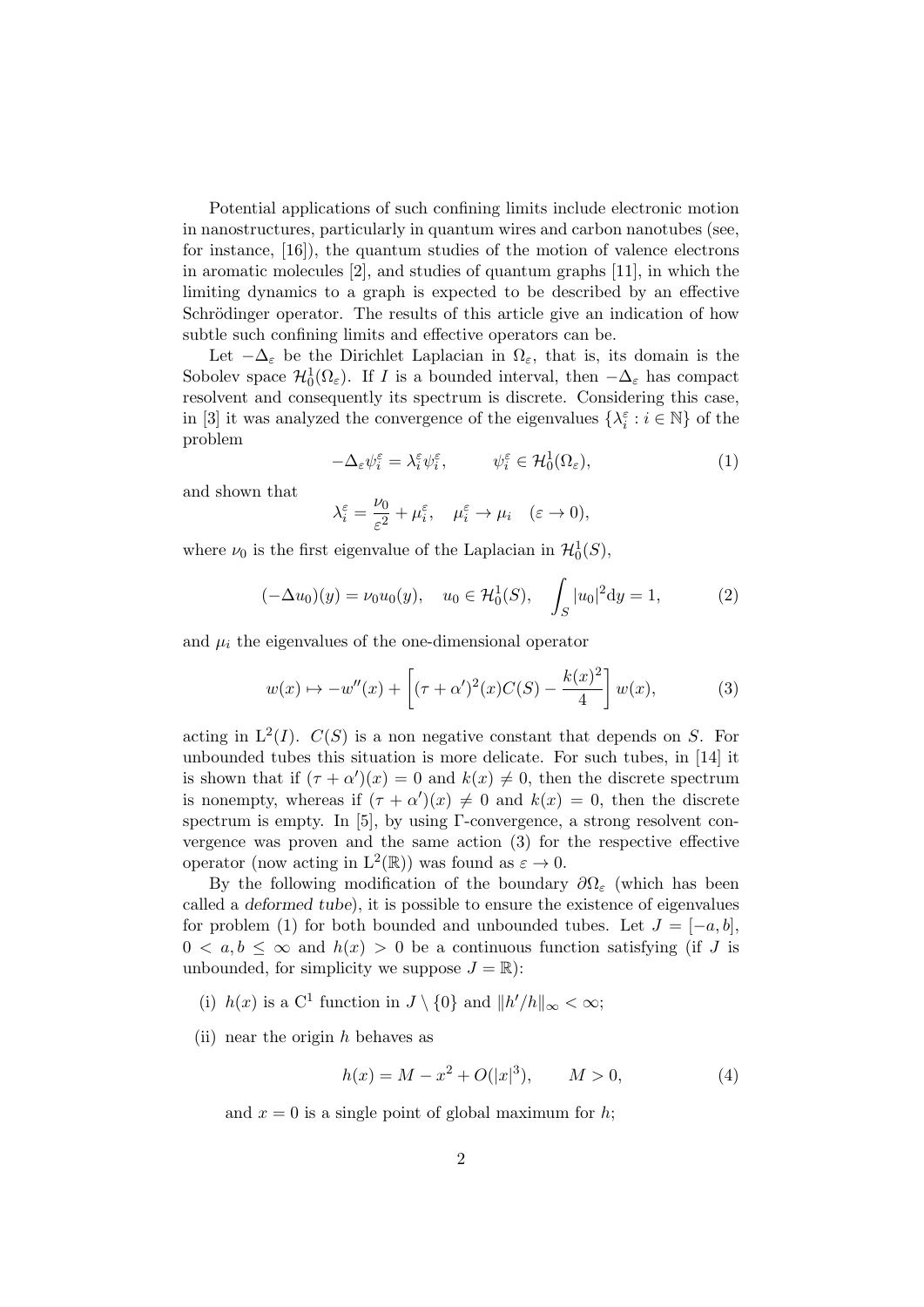(iii) in case  $J = \mathbb{R}$ , it is assumed that  $\limsup_{|x| \to \infty} h(x) < M$ .

Again, let  $r(x)$  be a curve in  $\mathbb{R}^3$  parametrized by its arc-length x. In [7] it was considered the sequence of tubes generated by the cross section  $\varepsilon h(x)S$ that rotates along  $r(x)$ . It was shown that, for  $\varepsilon$  small enough, the discrete spectrum of the Laplacian is always nonempty and its eigenvalues  $\lambda_i(\varepsilon)$  have the following behaviour

$$
\mu_j = \lim_{\varepsilon \to 0} \varepsilon \left( \lambda_j(\varepsilon) - \frac{\nu_0}{\varepsilon^2 M^2} \right),
$$

where  $\mu_j$  are the eigenvalues of the operator in  $L^2(\mathbb{R})$  (it acts on a subspace of  $L^2(\mathbb{R})$ , independently if the interval J is bounded or not) given by

$$
(Tw)(x) = -w''(x) + 2\frac{\nu_0}{M^3} x^2 w(x).
$$
 (5)

In this circumstance,  $T$  has been called *weakly effective operator*.

Note that, in such situation, there is a competition between the tube deformation, represented by the function  $h$ , and the curvature, rotation and torsion of the reference curve r. The main contribution of  $[7]$  was the proof that the effects due to the tube deformation predominates so that the geometric quantities  $k, \tau, \alpha$  do not contribute to the weakly effective operator (5) in the limit  $\varepsilon \to 0$ .

It is a natural question if there are any particular situation where, even in the presence of tube deformation, such geometric features actually contribute to the effective operator. To present an affirmative answer to this point is the main goal of this work. We will combine the above construction with appropriate scaled geometry, as described in the sequel. In this vein, new families of effective operators and asymptotic limits of the Dirichlet Laplacian eigenvalues are obtained. For this, it is convenient to recall results of [1, 4, 8], where the authors have analyzed the problem of approximating a smooth quantum waveguide by a quantum graph.

In [1] it was considered a planar curve with compactly supported curvature  $k(x)$  (which is nonzero only near  $x = 0$ ) and a strip of constant width around the curve. It was constructed a sequence of strips depending on  $\varepsilon > 0$  and whose curvature of each strip is rescaled of the form

$$
k_{\delta}(x) := \frac{1}{\delta} k\left(\frac{x}{\delta}\right),\,
$$

where  $\delta = \delta(\varepsilon)$  and  $\delta(\varepsilon) \to 0$  as  $\varepsilon \to 0$ . Thus, the strip can be approximated by a singular limit curve consisting of one vertex and two infinite, straight edges, i.e., a broken line. The continuations of the half-lines to the left and to the right of that support joint at the origin with an angle  $\theta$ ; this angle is exactly the integral

$$
\theta = \int_{\mathbb{R}} k_{\delta}(x) dx = \int_{\mathbb{R}} k(x) dx.
$$
 (6)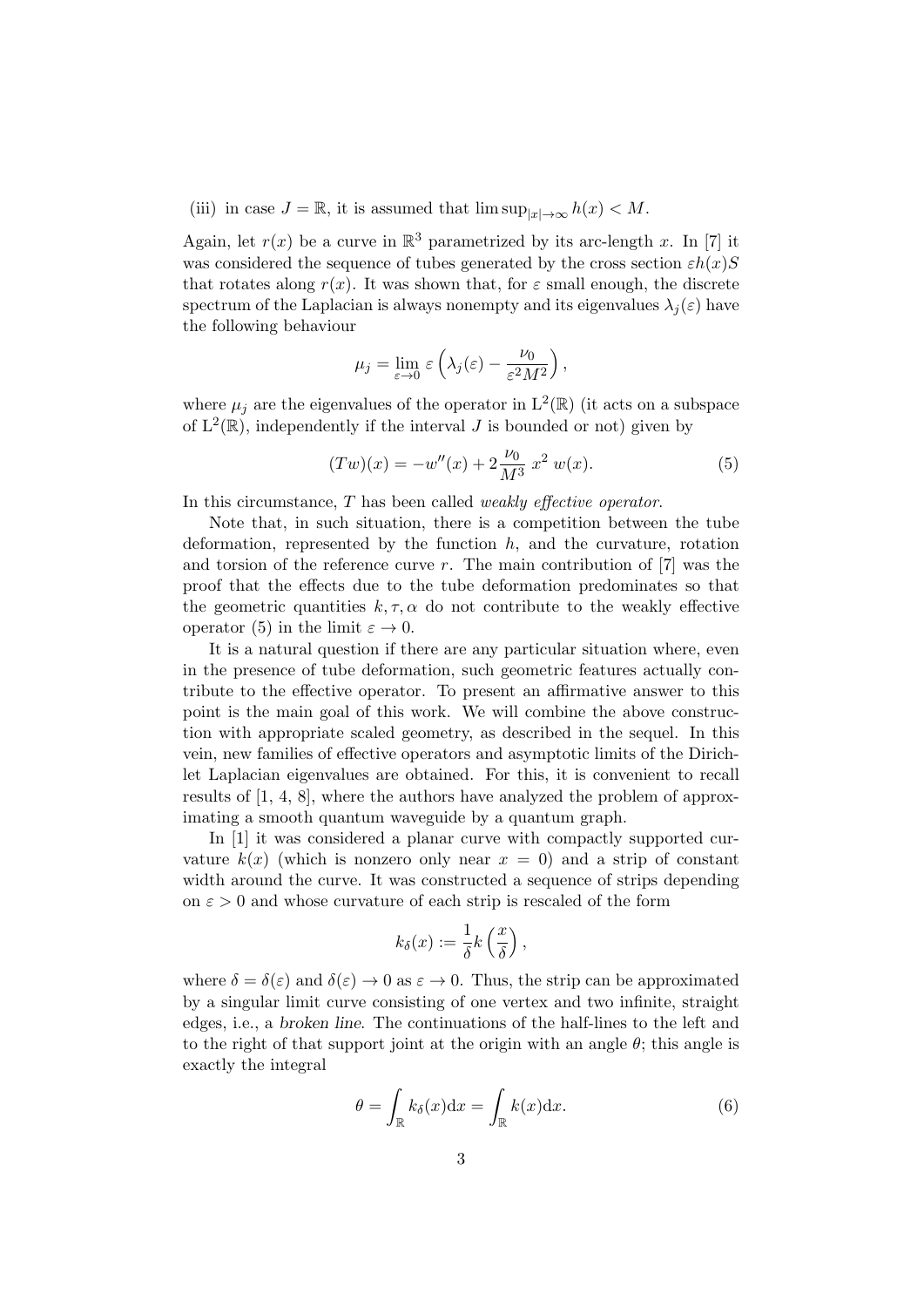The problem is reduced to the study of the sequence of one-dimensional operators

$$
(H_{\delta}u)(x) := -u''(x) - \frac{k_{\delta}^{2}(x)}{4}u(x), \quad \text{dom}\,H_{\delta} = \mathcal{H}^{2}(\mathbb{R}).
$$

It turns out that details of the limit  $\delta \to 0$  depend on a possible resonance of the operator  $(\overline{H}u)(x) = -u''(x) - k^2(x)/4u(x)$  at zero or not [1, 4].

A similar situation was considered in [5], but for tubular regions in space; the curvature, torsion and the speed of the rotation angle  $\alpha'$  were compactly supported in  $(-1, 1)$  and scaled as

$$
k_{\delta}(x) := \frac{1}{\delta} k\left(\frac{x}{\delta}\right), \quad \tau_{\delta}(x) = \frac{1}{\delta} \tau\left(\frac{x}{\delta}\right), \quad \alpha'_{\delta}(x) := \frac{1}{\delta} \alpha'\left(\frac{x}{\delta}\right), \tag{7}
$$

 $\delta = \delta(\varepsilon) \to 0$  as  $\varepsilon \to 0$ ; condition (6) was also assumed to hold. The problem was again reduced to a sequence of one-dimensional operators [5]

$$
(H_{\delta}u)(x) := -u''(x) + V_{\delta}(x)u(x), \quad \text{dom}\, H_{\delta} = \mathcal{H}^2(\mathbb{R}),
$$

with

$$
V_{\delta}(x) := (\tau_{\delta}(x) - \alpha'_{\delta}(x))^2 C(S) - \frac{k_{\delta}(x)^2}{4}.
$$

In this work we combine different situations: we consider the sequence of tubes  $\Omega_{\varepsilon}$  defined at the beginning of this introduction, but we multiply its boundary  $\partial\Omega_{\varepsilon}$  by the deformation function  $h(x)$  (satisfying (i), (ii) and (iii) above), and simultaneously rescale the curvature, torsion and rotation angle as in (7). Specifically, we consider  $\delta(\varepsilon) := \varepsilon^{1/2}$ . Thus, we shall obtain a new sequence of tubes which we denote by  $\Lambda_{\varepsilon}$  (details appear in Section 2), and we study the spectral problem

$$
-\Delta_{\varepsilon}\psi = l(\varepsilon)\psi, \qquad \psi \in \mathcal{H}_0^1(\Lambda_{\varepsilon}).
$$

We will show that, for  $\varepsilon > 0$  small enough, this problem admits eigenvalues and we find an asymptotic behaviour for them. Our main result may be stated as follows:

Theorem 1. Assume that conditions (I) and (II) (see Section 3) hold true. Let  $I = [-a, b], 0 < a, b \leq \infty$ . If  $l_i(\varepsilon)$  denote the eigenvalues of the Dirichlet Laplacian  $-\Delta_{\varepsilon}$  in the deformed tube  $\Lambda_{\varepsilon}$ , then, the limits

$$
\mu_j = \lim_{\varepsilon \to 0} \varepsilon \left( l_j(\varepsilon) - \frac{\nu_0}{\varepsilon^2 M^2} \right) \tag{8}
$$

exist, where  $\mu_j$  are the eigenvalues of the self-adjoint operator T acting in  $L^2(\mathbb{R})$ , whose action is

$$
(Tu)(x) = -u''(x) + \left(\frac{2\nu_0}{M^3}|x|^2 + C(S)\left(\tau + \alpha'\right)^2(x) - \frac{k^2(x)}{4M^2}\right)u(x).
$$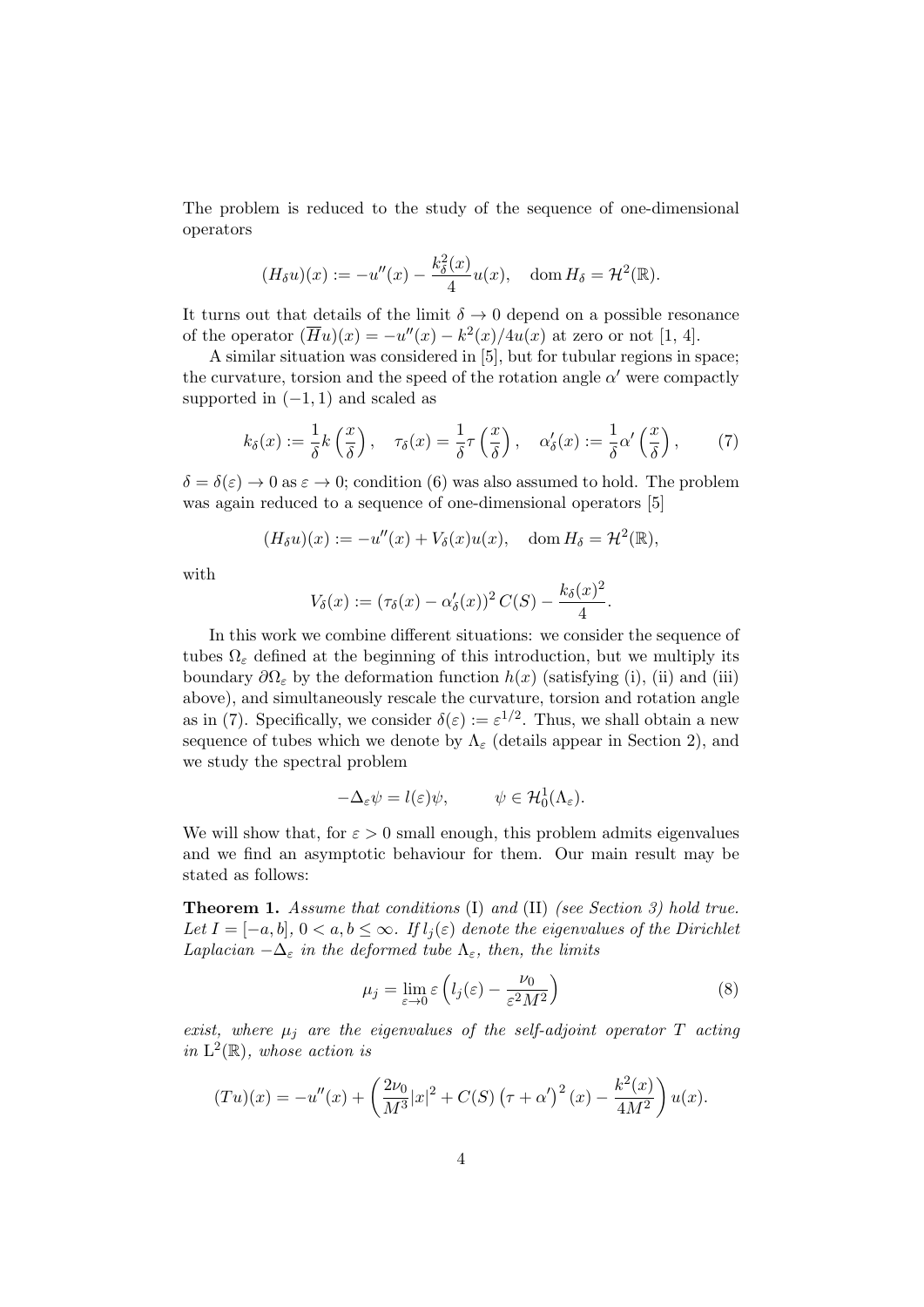Theorem 1 shows that appropriate rescaled curvature, torsion and rotation angle result in a weakly effective operator that depends on such geometric properties, as well as on the deformation function h.

In Section 2 we present a detailed construction of the sequence of tubes  $\Lambda_{\varepsilon}$ . Our main tools rely on a study of the sequence of quadratic forms

$$
F_{\varepsilon}(\psi) = \int_{\Lambda_{\varepsilon}} \left( |\nabla \psi|^2 - \frac{\nu_0}{\varepsilon^2 M^2} |\psi|^2 \right) dx, \quad \text{dom}\, F_{\varepsilon} = \mathcal{H}_0^1(\Lambda_{\varepsilon});\tag{9}
$$

in the next sections it will become clear the technique used and why we subtract terms of the form  $\nu_0 / \varepsilon^2 M^2$  from the quadratic forms. In Section 3 we also perform a series of change of variables to simplify calculations and, among them, a change so that the integration region and the corresponding domains of (9) remain fixed. In Section 4 we show that the analysis can be restricted to a specific subspace and we will see that this subspace can be identified with the Sobolev space  $\mathcal{H}^1(\mathbb{R})$ . In Section 5 we complete the proof of Theorem 1, whereas some technicalities are presented in Appendix A.

Our results can be adapted to include more general deformation functions (as discussed in [9, 10]), such that near the unique global maximum at the origin they behave as

$$
h(x) = \begin{cases} M - c_{+}|x|^{m} + O(|x|^{m+1}), & \text{if } x > 0; \\ M - c_{-}|x|^{m} + O(|x|^{m+1}), & \text{if } x < 0. \end{cases}
$$

for some positive numbers  $M, m, c_{\pm}$ . For simplicity, in Eq. (4) we have chosen  $m = 2$  and  $c_{+} = c_{-} = 1$ .

**Remark 1.** For bounded intervals  $I = [-a, b], 0 < a, b < \infty$ , it is also possible to consider the Laplacian in  $\Lambda_{\varepsilon}$  but with Neumann condition at the vertical part of the boundary  $\partial \Lambda_{\varepsilon}$ , that is,  $(\{-a\} \times S) \cup (\{b\} \times S)$  (with Dirichlet condition otherwise), and the same conclusions of Theorem 1 are found. We will not discuss the proof here, since it can be adapted from the proof of Theorem 1 and ideas discussed in [10, 7].

Remark 2. A word on geometric interpretations. Theorem 1 gives the asymptotic behaviour of the eigenvalues of the Laplacian inside our tubes as  $\varepsilon \to 0$ . If both  $\tau(x)$  and  $\alpha'(x)$  are null functions, with  $k(x) \neq 0$ , then our curve is planar and approaches a broken line with the half-lines joined with angle  $\theta$  as in (6). In case  $\tau(x)$  is not the null function either, then for small  $\varepsilon > 0$  the curve is approximately described by the same broken line as before, but the plane containing both half-lines rotates with angular velocity diverging as  $\varepsilon \to 0$  (thus, up to rotations we again have a broken line). We have found no particular interpretation in case  $\alpha'(x) \neq 0$ .

#### 2 The tubes

Let  $r: I \to \mathbb{R}^3$  be a simple  $C^3$  curve in  $\mathbb{R}^3$  parametrized by its arc-length parameter x. The curvature of r at the position x is defined by  $k(x) :=$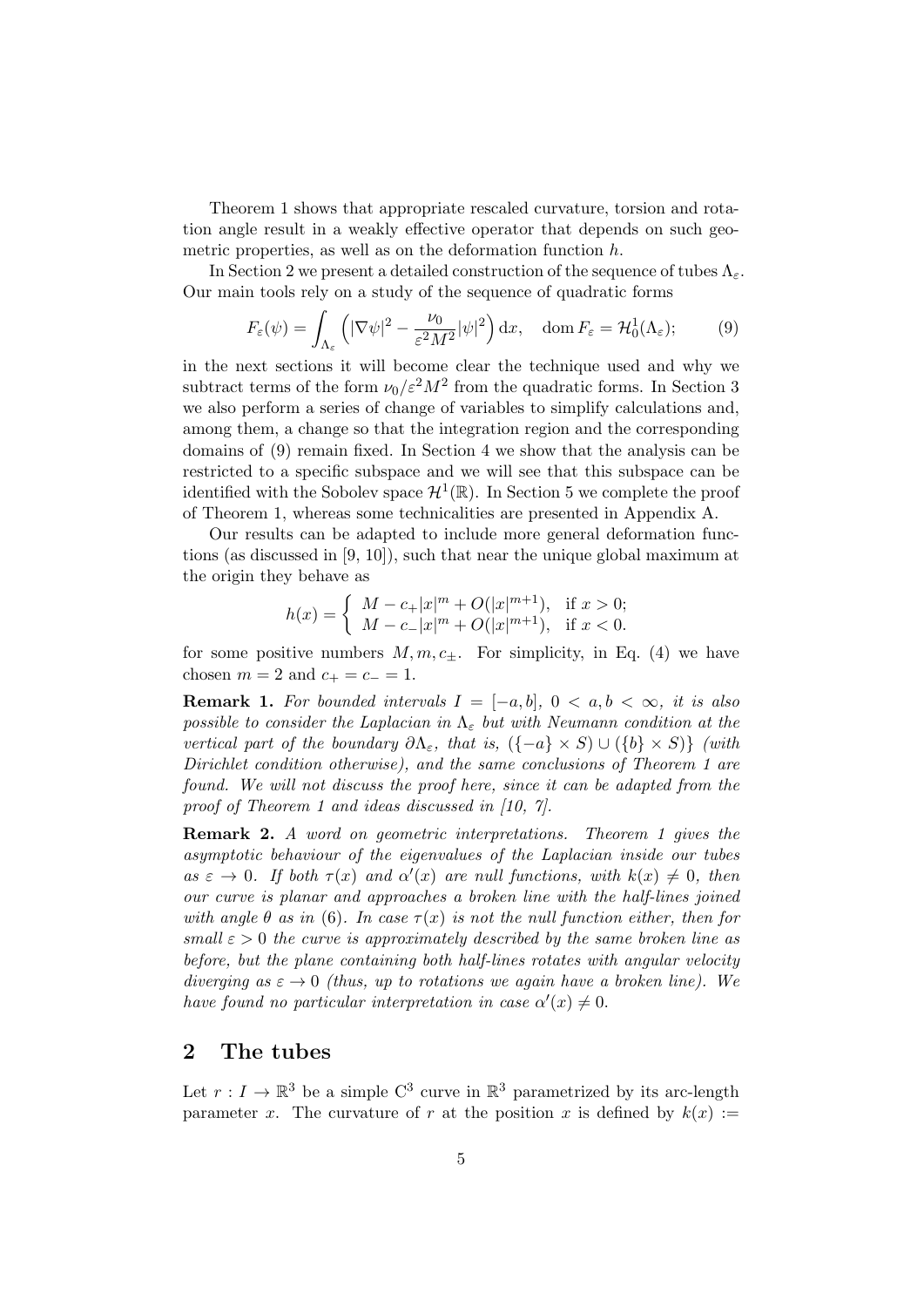$|r''(x)|$ . We choose the orthonormal triad of vector fields  $\{T, N, B\}$ , called the tangent, normal and binormal vectors, respectively, moving along the curve and given by

$$
T = r', \qquad N = k^{-1}T', \qquad B = T \times N. \tag{10}
$$

To justify the construction (10), it is assumed that  $k > 0$ , but if r is a piece of a straight line (i.e.,  $k = 0$  identically in this piece), one can choose a constant Frenet frame instead. It is possible to combine constant Frenet frames with the Frenet frame (10) to include other types of curves, for instance, curves with  $k > 0$  only on a compact interval of values of x (and so obtaining a global  $C^2$  Frenet frame; see [13], Theorem 1.3.6).

In each situation above we assume that the Frenet frame exists and that the Frenet equations are satisfied, that is,

$$
\begin{pmatrix}\nT' \\
N' \\
B'\n\end{pmatrix} = \begin{pmatrix}\n0 & k & 0 \\
-k & 0 & \tau \\
0 & -\tau & 0\n\end{pmatrix} \begin{pmatrix}\nT \\
N \\
B\n\end{pmatrix},
$$
\n(11)

where  $\tau$  is the torsion of r, actually defined by (11).

Now we rescale the curvature and torsion defining

$$
k_{\varepsilon}(x) := \frac{1}{\varepsilon^{1/2}} k\left(\frac{x}{\varepsilon^{1/2}}\right), \quad \tau_{\varepsilon}(x) := \frac{1}{\varepsilon^{1/2}} \tau\left(\frac{x}{\varepsilon^{1/2}}\right), \quad \varepsilon > 0. \tag{12}
$$

Let  $r_{\varepsilon}(x) \in \mathbb{R}^3$  be the curve corresponding to  $k_{\varepsilon}$  and  $\tau_{\varepsilon}$ . We denote by  $T_{\varepsilon}$ ,  $N_{\varepsilon}$  and  $B_{\varepsilon}$  the tangent, normal and binormal vectors of the curve  $r_{\varepsilon}$ , respectively.

Let  $\alpha : I \to \mathbb{R}$  be a bounded C<sup>1</sup> function so that  $\alpha(0) = 0$ . For each  $\varepsilon > 0$  we consider the function  $\alpha_{\varepsilon}: I \to \mathbb{R}$  so that its derivative is scaled as

$$
\alpha_{\varepsilon}'(x) := \frac{1}{\varepsilon^{1/2}} \alpha' \left(\frac{x}{\varepsilon^{1/2}}\right). \tag{13}
$$

Let  $S$  be an open, bounded, simply connected and nonempty subset of  $\mathbb{R}^2$ , and let  $h(x)$  be the deformation function presented in the introduction of this work. For  $\varepsilon > 0$  small enough and  $y = (y_1, y_2) \in S$ , write

$$
\vec{\mathbf{x}}_{\varepsilon}(x,y) = r_{\varepsilon}(x) + \varepsilon h(x) y_1 N_{\alpha_{\varepsilon}}(x) + \varepsilon h(x) y_2 B_{\alpha_{\varepsilon}}(x)
$$

and consider the domain

$$
\Lambda_{\varepsilon} = \left\{ \vec{\mathbf{x}}_{\varepsilon}(x, y) \in \mathbb{R}^3 : x \in I, y = (y_1, y_2) \in S \right\},\
$$

where

$$
N_{\alpha_{\varepsilon}}(x) := \cos \alpha_{\varepsilon}(x) N_{\varepsilon}(x) + \sin \alpha_{\varepsilon}(x) B_{\varepsilon}(x),
$$
  
\n
$$
B_{\alpha_{\varepsilon}}(x) := -\sin \alpha_{\varepsilon}(x) N_{\varepsilon}(x) + \cos \alpha_{\varepsilon}(x) B_{\varepsilon}(x).
$$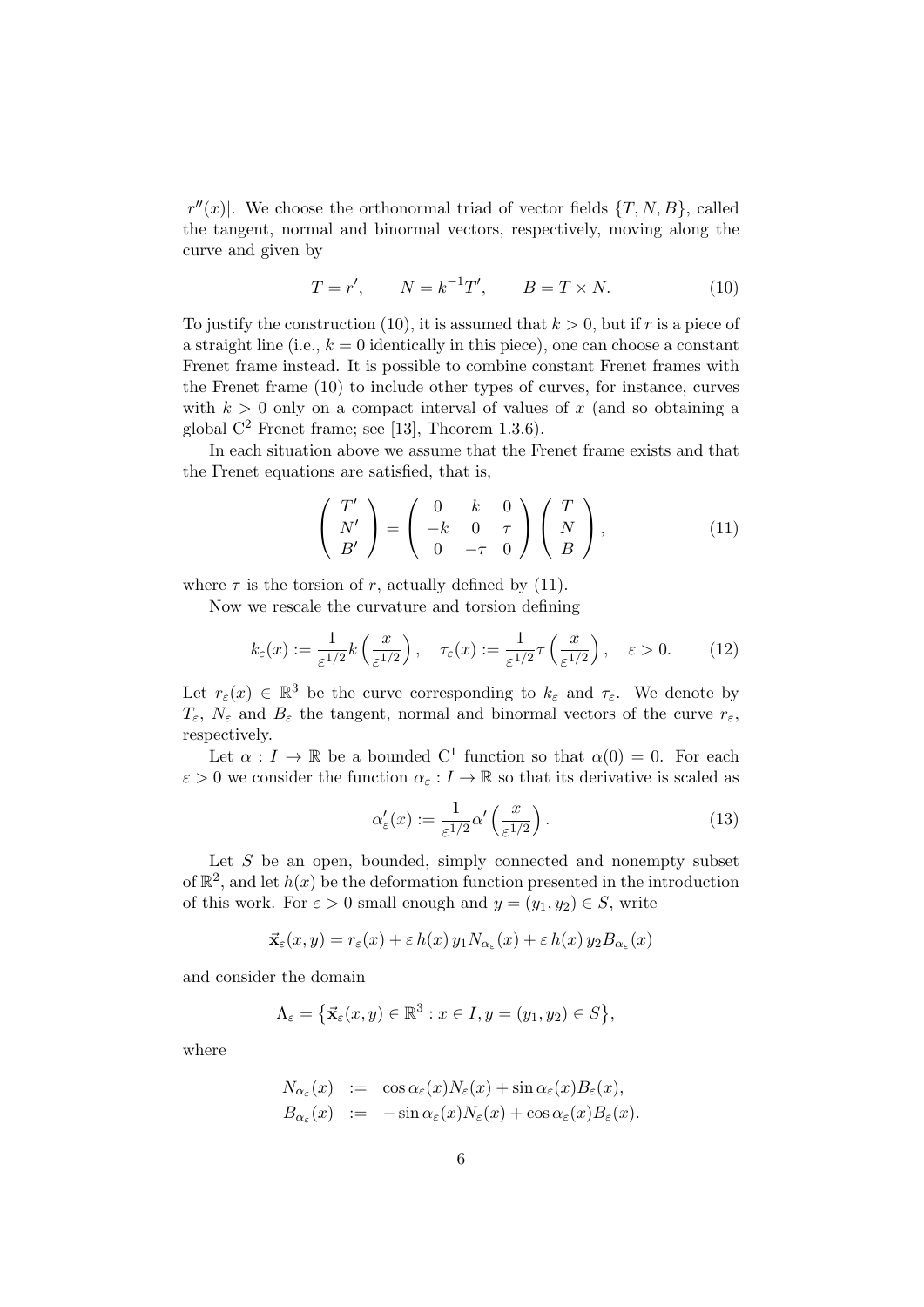This tube  $\Lambda_{\varepsilon}$  is obtained by putting the region  $\varepsilon h(x)S$  along the curve  $r_{\varepsilon}(x)$ , which is simultaneously rotated by an angle  $\alpha_{\epsilon}(x)$  with respect to the cross section at the position  $x = 0$ .

In this work we study the behaviour of a free quantum particle that moves in  $\Lambda_{\varepsilon}$ , and with Dirichlet condition at the boundary  $\partial \Lambda_{\varepsilon}$ . Thus, we initially consider the family of quadratic forms

$$
b_{\varepsilon}(\psi) := \int_{\Lambda_{\varepsilon}} |\nabla \psi|^2 dx, \qquad \text{dom } b_{\varepsilon} = \mathcal{H}_0^1(\Lambda_{\varepsilon}), \tag{14}
$$

which is associated with the Dirichlet Laplacian operator  $-\Delta_{\varepsilon}$  in  $\Lambda_{\varepsilon}$ . The symbol  $\nabla = (\partial_x, \nabla_y)$ , with  $\nabla_y = (\partial_{y_1}, \partial_{y_2})$ , denotes the gradient in the coordinates  $(x, y_1, y_2)$  in  $\mathbb{R}^3$ . Sometimes we denote  $\partial_x \psi$  simply by  $\psi'$ .

## 3 Changes of variables

In this section we first perform a "traditional" change of variables so that the integration region in (14), and consequently the domains of the quadratic forms, become independent of  $\varepsilon > 0$ . For the singular limit  $\varepsilon \to 0$ , customary "regularizations" will be employed. In this process we propose here additional change of variables we have found handy for the specific problem we consider in this work; the final result is the expression for the quadratic form  $t_{\varepsilon}$  at the end of this section.

Consider the mapping

$$
f_{\varepsilon}: \quad I \times S \quad \to \quad \Lambda_{\varepsilon} (x, y_1, y_2) \quad \mapsto \quad r_{\varepsilon}(x) + \varepsilon h(x) \left( y_1 N_{\alpha_{\varepsilon}}(x) + y_2 B_{\alpha_{\varepsilon}}(x) \right),
$$

and suppose the boundedness  $||k||_{\infty} < \infty$ . This condition is to guarantee that  $f_{\varepsilon}$  will be a diffeomorphism for small  $\varepsilon$ . With this change of variables we work with a fixed region for all  $\varepsilon > 0$ ; more precisely, in the new variables the domain of the quadratic form (14) turns out to be  $\mathcal{H}_0^1(I \times S)$ . On the other hand, the price to be paid is a nontrivial Riemannian metric  $G = G_{\varepsilon}^{\alpha_{\varepsilon}}$ which is induced by  $f_{\varepsilon}$ , i.e.,

$$
G = (G_{ij}), \qquad G_{ij} = \langle e_i, e_j \rangle = G_{ji}, \qquad 1 \le i, j \le 3,
$$

where

$$
e_1 = \frac{\partial f_{\varepsilon}}{\partial x}, \qquad e_2 = \frac{\partial f_{\varepsilon}}{\partial y_1}, \qquad e_3 = \frac{\partial f_{\varepsilon}}{\partial y_2}.
$$

Some calculations show that in the Frenet frame

$$
J = \begin{pmatrix} e_1 \\ e_2 \\ e_3 \end{pmatrix} = \begin{pmatrix} \beta_{\varepsilon} & \sigma_{\varepsilon} & \delta_{\varepsilon} \\ 0 & \varepsilon h \cos \alpha_{\varepsilon} & \varepsilon h \sin \alpha_{\varepsilon} \\ 0 & -\varepsilon h \sin \alpha_{\varepsilon} & \varepsilon h \cos \alpha_{\varepsilon} \end{pmatrix},
$$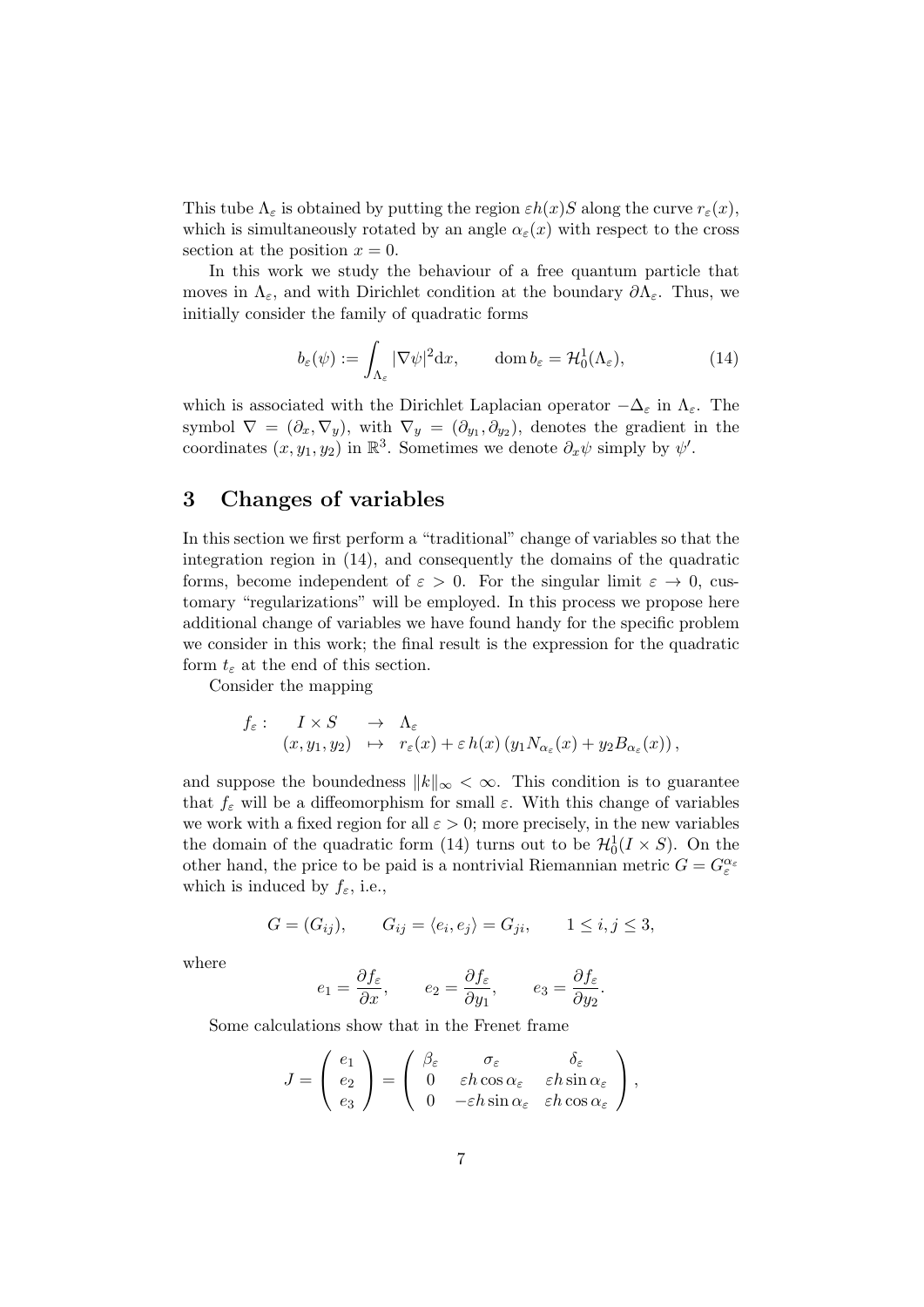where  $\beta_{\varepsilon}(x, y) = 1 - \varepsilon^{1/2} h(x) k(x/\varepsilon^{1/2}) \langle z_{\alpha_{\varepsilon}}, y \rangle$ , and

$$
\sigma_{\varepsilon}(x,y) = -\varepsilon h(x)(\tau_{\varepsilon} + \alpha_{\varepsilon}')(x)\langle z_{\alpha_{\varepsilon}}^{\perp}(x), y \rangle + \varepsilon h'(x)\langle z_{\alpha_{\varepsilon}}(x), y \rangle,
$$
  
\n
$$
\delta_{\varepsilon}(x,y) = \varepsilon h(x)(\tau_{\varepsilon} + \alpha_{\varepsilon}')(x)\langle z_{\alpha_{\varepsilon}}(x), y \rangle + \varepsilon h'(x)\langle z_{\alpha_{\varepsilon}}^{\perp}(x), y \rangle,
$$
  
\n
$$
z_{\alpha_{\varepsilon}}(x) = (\cos \alpha_{\varepsilon}(x), -\sin \alpha_{\varepsilon}(x)), \quad z_{\alpha_{\varepsilon}}^{\perp}(x) = (\sin \alpha_{\varepsilon}(x), \cos \alpha_{\varepsilon}(x)).
$$

The inverse matrix of  $J$  is given by

$$
J^{-1} = \begin{pmatrix} \beta_{\varepsilon}^{-1} & \tilde{\sigma}_{\varepsilon} & \tilde{\delta}_{\varepsilon} \\ 0 & (\varepsilon h)^{-1} \cos \alpha_{\varepsilon} & -(\varepsilon h)^{-1} \sin \alpha_{\varepsilon} \\ 0 & (\varepsilon h)^{-1} \sin \alpha_{\varepsilon} & (\varepsilon h)^{-1} \cos \alpha_{\varepsilon} \end{pmatrix},
$$

where

$$
\tilde{\sigma}_{\varepsilon}(x,y) = \frac{1}{\beta_{\varepsilon}(x,y)} \left[ (\tau_{\varepsilon} + \alpha_{\varepsilon}')(x) y_2 - \frac{h'(x)}{h(x)} y_1 \right],
$$
  

$$
\tilde{\delta}_{\varepsilon}(x,y) = \frac{1}{\beta_{\varepsilon}(x,y)} \left[ -(\tau_{\varepsilon} + \alpha_{\varepsilon}')(x) y_1 - \frac{h'(x)}{h(x)} y_2 \right].
$$

Note that  $JJ^t = G$  and  $\det J = |\det G|^{1/2} = \varepsilon^2 h^2(x)\beta_{\varepsilon}(x, y)$ . Since k and h are bounded functions, for  $\varepsilon > 0$  small enough,  $\beta_{\varepsilon}$  does not vanish in  $I \times S$ . Thus,  $\beta_{\varepsilon} > 0$  and  $f_{\varepsilon}$  is a local diffeomorphism. By requiring that  $f_{\varepsilon}$  is injective (that is, the tube is not self-intersecting), a global diffeomorphism is obtained.

Introducing the notation

$$
||\psi||_G^2 := \int_{I \times S} |\psi(x, y)|^2 \varepsilon^2 h^2(x) \beta_{\varepsilon}(x, y) \, \mathrm{d}x \mathrm{d}y,
$$

we obtain a sequence of quadratic forms

$$
\tilde{b}_{\varepsilon}(\psi) := \left| \left| J^{-1} \nabla \psi \right| \right|_G, \qquad \text{dom}\, \tilde{b}_{\varepsilon} = \mathcal{H}_0^1(I \times S, G).
$$

More precisely, the above change of coordinates was obtained by a unitary transformation

$$
U_{\varepsilon}: \begin{array}{rcl} L^2(\Lambda_{\varepsilon}) & \to & L^2(I \times S, G) \\ \phi & \mapsto & \phi \circ f_{\varepsilon} \end{array}
$$

.

However, we still denote  $U_{\varepsilon}\psi$  by  $\psi$ .

Recall that  $\nu_0$  is the lowest eigenvalue of the negative Laplacian with Dirichlet boundary conditions in the cross section region S, and  $u_0 > 0$ the corresponding eigenfunction of this restricted problem. This eigenfunction  $u_0$  is directly related to transverse oscillations in  $\Lambda_{\varepsilon}$ . Due to this fact, in [3, 5] the authors have removed the diverging energy  $\nu_0/\varepsilon^2$  from their quadratic forms. In our case, as the boundary of the tubes were multiplied by  $h(x)$ , we shall subtract terms of the form  $\nu_0/(\varepsilon M)^2$ , i.e., since  $0 < h(x) \leq M$ , for all  $x \in I$ , we eliminate the "least transverse energy" (a normalization).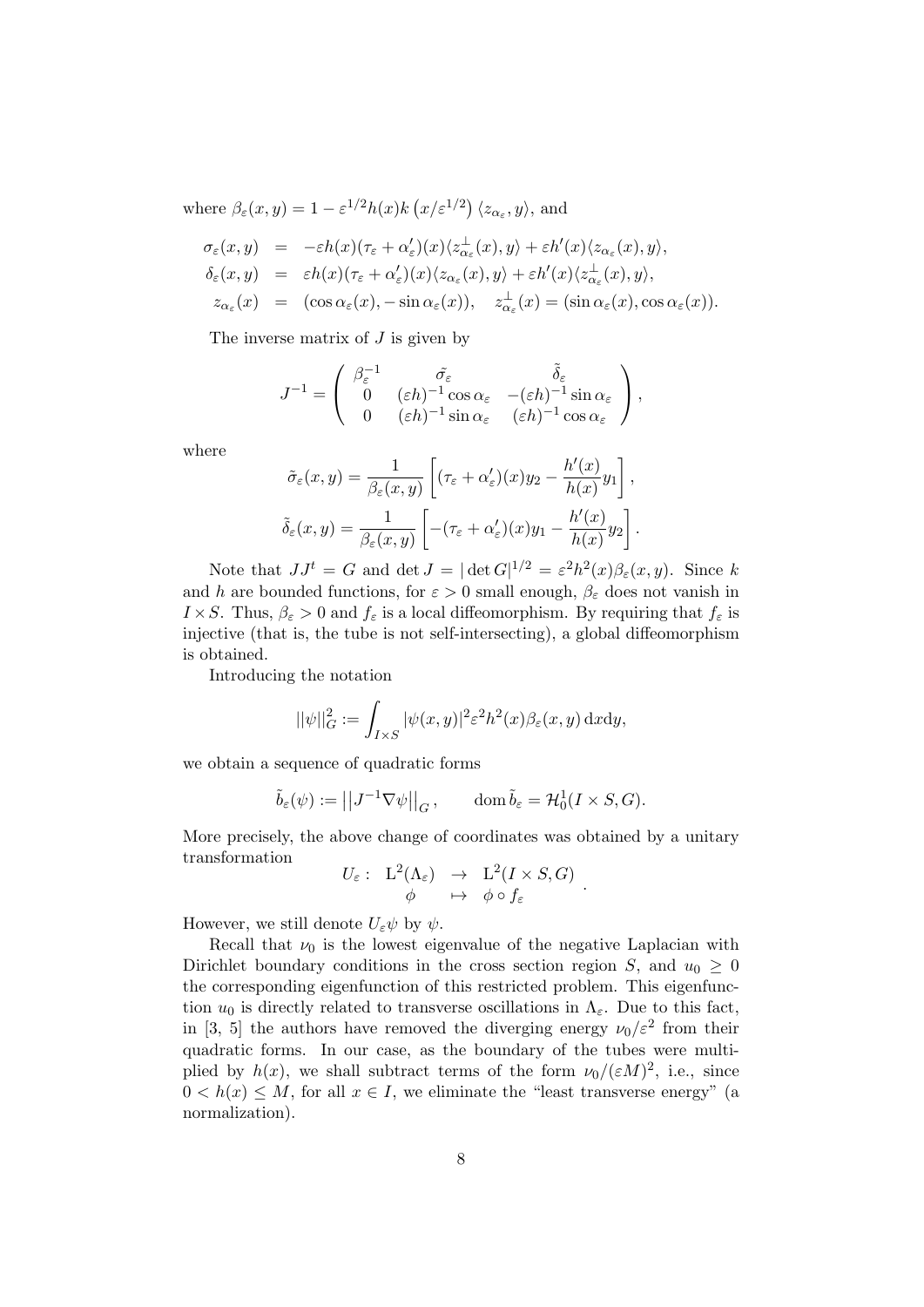Therefore, we turn to the study of the sequence of quadratic forms

$$
\tilde{t}_{\varepsilon}(\psi) := \left( \left| \left| J^{-1} \nabla \psi \right| \right|_G^2 - \frac{\nu_0}{\varepsilon^2 M^2} \|\psi\|_G^2 + \frac{c}{\varepsilon} \|\psi\|_G^2 \right),
$$

where  $c$  is a positive constant to be conveniently chosen later on. After the norms are written out, we obtain

$$
\tilde{t}_{\varepsilon}(\psi) = \varepsilon^{2} \int_{I \times S} \left( \frac{1}{\beta_{\varepsilon}^{2}(x, y)} \left| \psi' + \nabla_{y} \psi \cdot Ry \left( \tau_{\varepsilon} + \alpha_{\varepsilon}' \right) (x) - \nabla_{y} \psi \cdot y \frac{h'(x)}{h(x)} \right|^{2} + \frac{|\nabla_{y} \psi|^{2}}{\varepsilon^{2} h(x)^{2}} - \frac{\nu_{0}}{\varepsilon^{2} M^{2}} |\psi|^{2} + \frac{c}{\varepsilon} |\psi|^{2} \right) h(x)^{2} \beta_{\varepsilon}(x, y) \, dx \, dy,
$$

where R is the rotation matrix  $\begin{pmatrix} 0 & 1 \\ -1 & 0 \end{pmatrix}$ . Note that dom  $\tilde{t}_{\varepsilon} = \mathcal{H}_0^1(I \times S)$ is a subspace of  $L^2(I \times S, h(x)^2 \beta_{\varepsilon}(x, y)).$ 

Consider the isometry

$$
\begin{array}{ccc}\nL^2(I \times S, \beta_{\varepsilon}) & \to & L^2(I \times S, h(x)^2 \beta_{\varepsilon}) \\
v & \mapsto & v h^{-1}\n\end{array}
$$

.

This change of variables and the division by the global factor  $\varepsilon^2$  (a common singular factor due to the "change of dimension" as  $\varepsilon \to 0$ ) leads to

$$
\check{t}_{\varepsilon}(v) := \int_{I\times S} \left( \frac{1}{\beta_{\varepsilon}(x,y)} \left| v' - v \frac{h'(x)}{h(x)} + \nabla_y v \cdot Ry \left( \tau_{\varepsilon} + \alpha_{\varepsilon}' \right) (x) - \nabla_y v \cdot y \frac{h'(x)}{h(x)} \right|^2
$$
  
+ 
$$
\frac{\beta_{\varepsilon}(x,y)}{\varepsilon^2 h(x)^2} |\nabla_y v|^2 - \nu_0 \frac{\beta_{\varepsilon}(x,y)}{\varepsilon^2 M^2} |v|^2 + \frac{c}{\varepsilon} \beta_{\varepsilon}(x,y) |v|^2 \right) dxdy,
$$

with dom  $\check{t}_{\varepsilon} = \mathcal{H}_0^1(I \times S)$  as a subspace of  $L^2(I \times S, \beta_{\varepsilon}(x, y))$ .

Now we consider an additional change of variables and so we get a quadratic form defined in  $L^2(I \times S)$ . We consider the isometry

$$
\begin{array}{rcl}\n\mathcal{L}^2(I \times S) & \to & \mathcal{L}^2(I \times S, \beta_{\varepsilon}(x, y)) \\
\psi & \mapsto & \beta_{\varepsilon}^{-1/2} \psi\n\end{array}
$$

so that in the new variables the above quadratic form reads

$$
\hat{t}_{\varepsilon}(\psi) = \int_{I\times S} \frac{1}{\beta_{\varepsilon}^{2}} \left| \frac{\partial \psi}{\partial x} + \psi \beta_{\varepsilon}^{1/2} \frac{\partial}{\partial x} \left( 1/\beta_{\varepsilon}^{1/2} \right) - \psi \frac{h'(x)}{h(x)} + \nabla_{y} \psi \cdot Ry \left( \tau_{\varepsilon} + \alpha_{\varepsilon}' \right) (x) \right.
$$
\n
$$
+ \psi \beta_{\varepsilon}^{1/2} \nabla_{y} \left( 1/\beta_{\varepsilon}^{1/2} \right) \cdot Ry \left( \tau_{\varepsilon} + \alpha_{\varepsilon}' \right) - \nabla_{y} \psi \cdot y \frac{h'(x)}{h(x)} - \psi \beta_{\varepsilon}^{1/2} \nabla_{y} \left( 1/\beta_{\varepsilon}^{1/2} \right) \cdot y \frac{h'(x)}{h(x)} \right|^{2} \mathrm{d}x \mathrm{d}y
$$
\n
$$
+ \int_{I\times S} \frac{\beta_{\varepsilon}}{\varepsilon^{2} h(x)^{2}} \left( \left| \nabla_{y} \left( \psi/\beta_{\varepsilon}^{1/2} \right) \right|^{2} - \nu_{0} \left| \psi/\beta_{\varepsilon}^{1/2} \right|^{2} \right) \mathrm{d}x \mathrm{d}y
$$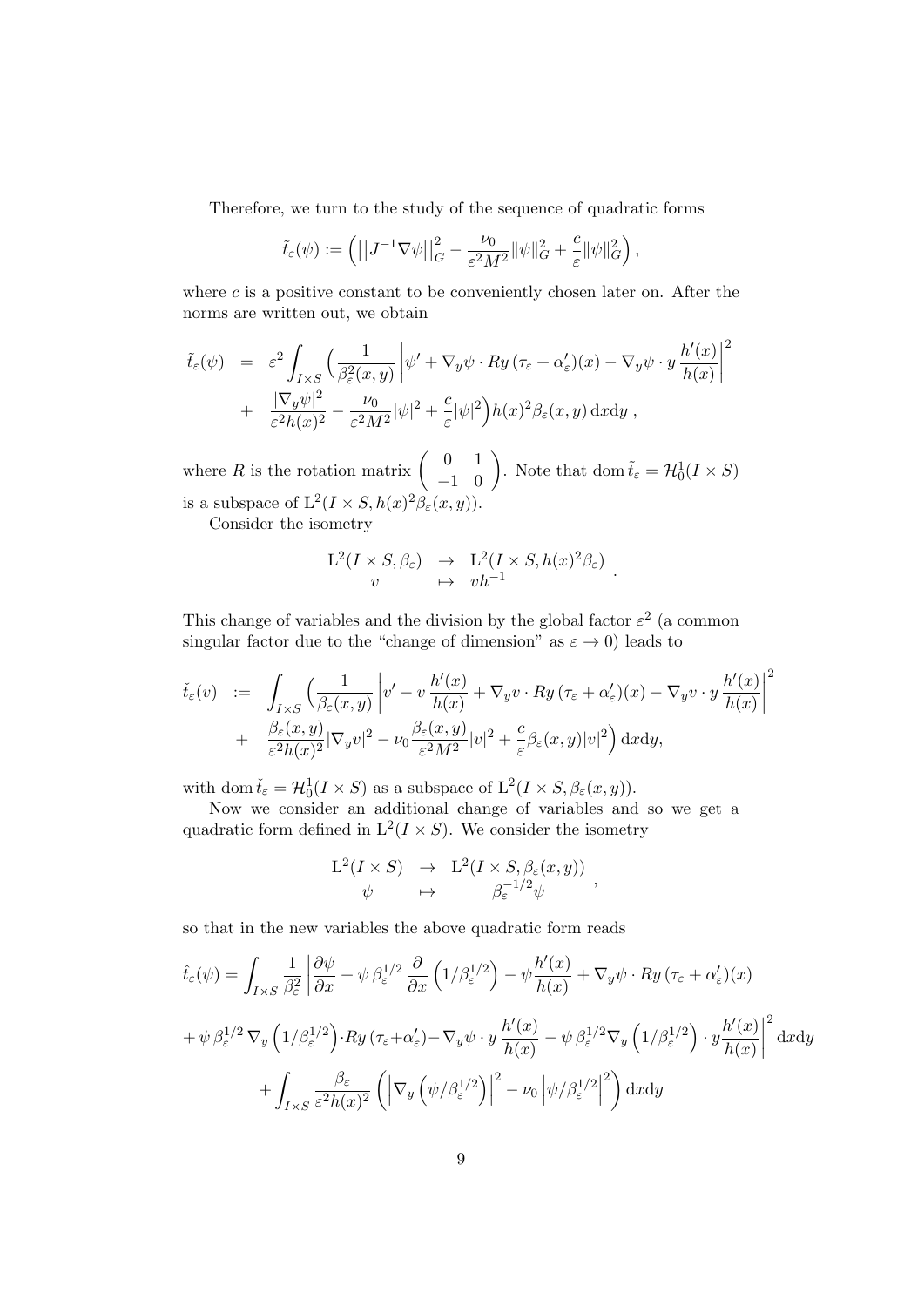$$
+ \int_{I\times S} \frac{\nu_0}{\varepsilon^2} \left( \frac{1}{h(x)^2} - \frac{1}{M^2} \right) |\psi|^2 \mathrm{d}x \mathrm{d}y + \int_{I\times S} \frac{c}{\varepsilon} |\psi|^2 \mathrm{d}x \mathrm{d}y,
$$

and dom  $\hat{t}_{\varepsilon} = \mathcal{H}_0^1(I \times S)$  is a subset of  $L^2(I \times S)$ . Observe that, beyond the change of variables, we have added and subtracted the term  $\nu_0 / \varepsilon^2 h(x)^2 |\psi|^2$ in  $\hat{t}_{\varepsilon}$ . This will also be convenient later on.

Now we are going to rewrite the second integral in the definition of  $\hat{t}_{\varepsilon}$ above. This step is very important because in this way the curvature will appear explicitly in the quadratic form. First observe that

$$
\int_{S} \frac{\beta_{\varepsilon}}{\varepsilon^{2}} \left[ \frac{\partial}{\partial y_{1}} \left( \psi / \beta_{\varepsilon}^{1/2} \right) \right]^{2} dy
$$
  
= 
$$
\int_{S} \left[ \frac{1}{\varepsilon^{2}} \left( \frac{\partial \psi}{\partial y_{1}} \right)^{2} + \frac{\beta_{\varepsilon}}{\varepsilon^{2}} \left[ \frac{\partial}{\partial y_{1}} \left( \frac{1}{\beta_{\varepsilon}^{1/2}} \right) \right]^{2} |\psi|^{2} + 2 \frac{\beta_{\varepsilon}^{1/2}}{\varepsilon^{2}} \frac{\partial}{\partial y_{1}} \left( \frac{1}{\beta_{\varepsilon}^{1/2}} \right) \frac{\partial \psi}{\partial y_{1}} \psi \right] dy
$$
  
= 
$$
\int_{S} \left[ \frac{1}{\varepsilon^{2}} \left( \frac{\partial \psi}{\partial y_{1}} \right)^{2} - \frac{k_{\varepsilon}^{2}(x)}{4} \frac{\cos^{2} \alpha_{\varepsilon}(x)}{\beta_{\varepsilon}^{2}} |\psi|^{2} \right] dy
$$

because an integration by parts shows that

$$
\int_{S} \frac{\beta_{\varepsilon}}{\varepsilon^{2}} \left[ \frac{\partial}{\partial y_{1}} \left( \frac{1}{\beta_{\varepsilon}^{1/2}} \right) \right]^{2} |\psi|^{2} dy
$$

$$
= \int_{S} \left[ -\frac{k_{\varepsilon}^{2}(x)}{4} \frac{\cos^{2} \alpha_{\varepsilon}(x)}{\beta_{\varepsilon}^{2}} |\psi|^{2} - 2 \frac{\beta_{\varepsilon}^{1/2}}{\varepsilon^{2}} \frac{\partial}{\partial y_{1}} \left( \frac{1}{\beta_{\varepsilon}^{1/2}} \right) \frac{\partial \psi}{\partial y_{1}} \psi \right] dy.
$$

Similarly

$$
\int_{S} \frac{\beta_{\varepsilon}}{\varepsilon^{2}} \left[ \frac{\partial}{\partial y_{2}} \left( \psi / \beta_{\varepsilon}^{1/2} \right) \right]^{2} dy = \int_{S} \left[ \frac{1}{\varepsilon^{2}} \left( \frac{\partial \psi}{\partial y_{2}} \right)^{2} - \frac{k_{\varepsilon}^{2}(x)}{4} \frac{\sin^{2} \alpha_{\varepsilon}(x)}{\beta_{\varepsilon}^{2}} |\psi|^{2} \right] dy.
$$

Therefore,

$$
\int_{I\times S} \frac{\beta_{\varepsilon}}{\varepsilon^{2}} \left( \left| \nabla_{y} \left( \psi / \beta_{\varepsilon}^{1/2} \right) \right|^{2} - \nu_{0} \left| \psi / \beta_{\varepsilon}^{1/2} \right|^{2} \right) dxdy
$$

$$
= \int_{I\times S} \left[ \frac{1}{\varepsilon^{2}} (|\nabla_{y}\psi|^{2} - \nu_{0}|\psi|^{2}) - \frac{k_{\varepsilon}^{2}(x)}{4\beta_{\varepsilon}^{2}} |\psi|^{2} \right] dxdy.
$$

Finally, the quadratic form  $\hat{t}_{\varepsilon}$  can be rewritten as

$$
\hat{t}_{\varepsilon}(\psi) = \int_{I\times S} \frac{1}{\beta_{\varepsilon}^{2}} \left| \frac{\partial \psi}{\partial x} + \psi \beta_{\varepsilon}^{1/2} \frac{\partial}{\partial x} \left( 1/\beta_{\varepsilon}^{1/2} \right) - \psi \frac{h'(x)}{h(x)} + \nabla_{y} \psi \cdot Ry \left( \tau_{\varepsilon} + \alpha_{\varepsilon}' \right) (x) \right.
$$
\n
$$
+ \psi \beta_{\varepsilon}^{1/2} \nabla_{y} \left( 1/\beta_{\varepsilon}^{1/2} \right) \cdot Ry \left( \tau_{\varepsilon} + \alpha_{\varepsilon}' \right) - \nabla_{y} \psi \cdot y \frac{h'(x)}{h(x)} - \psi \beta_{\varepsilon}^{1/2} \nabla_{y} \left( 1/\beta_{\varepsilon}^{1/2} \right) \cdot y \frac{h'(x)}{h(x)} \right|^{2} \mathrm{d}x \mathrm{d}y
$$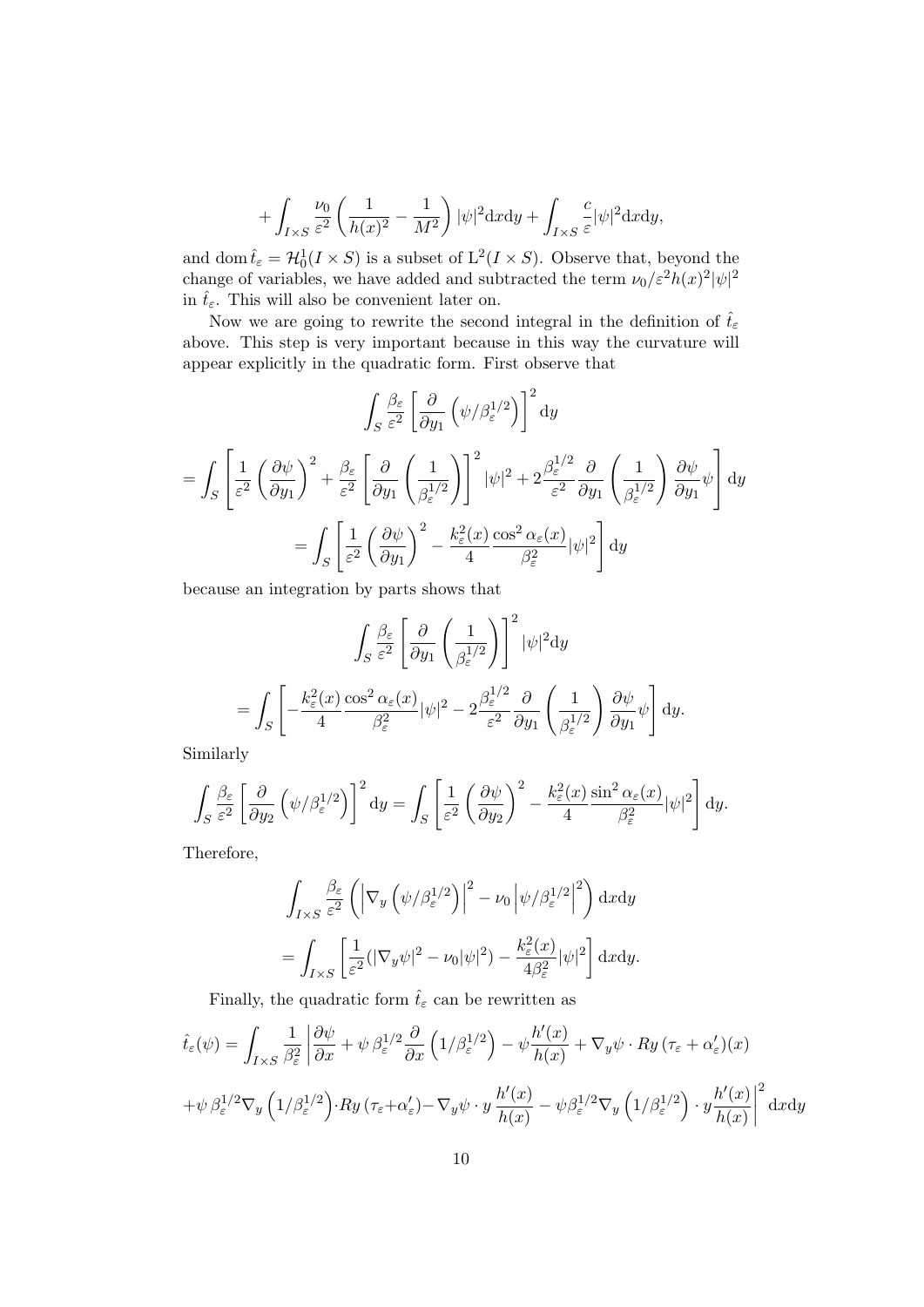$$
+ \int_{I\times S} \left( \frac{|\nabla_y \psi|^2}{\varepsilon^2 h^2(x)} - \nu_0 \frac{|\psi|^2}{\varepsilon^2 h^2(x)} \right) dx dy - \int_{I\times S} \frac{k_\varepsilon^2(x)}{4\beta_\varepsilon^2 h^2(x)} |\psi|^2 dx dy + \int_{I\times S} \frac{\nu_0}{\varepsilon^2} \left( \frac{1}{h(x)^2} - \frac{1}{M^2} \right) |\psi|^2 dx dy + \int_{I\times S} \frac{c}{\varepsilon \beta_\varepsilon^2} |\psi|^2 dx dy,
$$

and with dom  $\hat{t}_{\varepsilon} = \mathcal{H}_0^1(I \times S)$ .

By replacing the global multiplicative factors  $\beta_{\varepsilon}$  by the constant 1 in the first, third and last integral in the expression of  $\hat{t}_{\varepsilon}$ , we arrive now at the quadratic form

$$
t_{\varepsilon}(\psi) = \int_{I\times S} \left| \frac{\partial \psi}{\partial x} + \psi \beta_{\varepsilon}^{1/2} \frac{\partial}{\partial x} \left( 1/\beta_{\varepsilon}^{1/2} \right) - \psi \frac{h'(x)}{h(x)} + \nabla_{y} \psi \cdot Ry \left( \tau_{\varepsilon} + \alpha_{\varepsilon}' \right) (x) \right| + \psi \beta_{\varepsilon}^{1/2} \nabla_{y} \left( 1/\beta_{\varepsilon}^{1/2} \right) \cdot Ry \left( \tau_{\varepsilon} + \alpha_{\varepsilon}' \right) - \nabla_{y} \psi \cdot y \frac{h'(x)}{h(x)} - \psi \beta_{\varepsilon}^{1/2} \nabla_{y} \left( 1/\beta_{\varepsilon}^{1/2} \right) \cdot y \frac{h'(x)}{h(x)} \right|^{2} \mathrm{d}x \mathrm{d}y + \int_{I\times S} \left( \frac{|\nabla_{y} \psi|^{2}}{\varepsilon^{2} h^{2}(x)} - \nu_{0} \frac{|\psi|^{2}}{\varepsilon^{2} h^{2}(x)} \right) \mathrm{d}x \mathrm{d}y - \int_{I\times S} \frac{k_{\varepsilon}^{2}(x)}{4h^{2}(x)} |\psi|^{2} \mathrm{d}x \mathrm{d}y + \int_{I\times S} \frac{\nu_{0}}{\varepsilon^{2}} \left( \frac{1}{h(x)^{2}} - \frac{1}{M^{2}} \right) |\psi|^{2} \mathrm{d}x \mathrm{d}y + \int_{I\times S} \frac{c}{\varepsilon} |\psi|^{2} \mathrm{d}x \mathrm{d}y, \tag{15}
$$

dom  $t_{\varepsilon} = \mathcal{H}_0^1(I \times S)$ .

We add the condition  $h^{-1} \in L^{\infty}$ . If one chooses c so that  $||k_{\varepsilon}^{2}/(4h^{2})||_{\infty}$  $c/\varepsilon$ , the quadratic forms  $\hat{t}_{\varepsilon}$  and  $t_{\varepsilon}$  become positive. Let  $\hat{T}_{\varepsilon}$  and  $T_{\varepsilon}$  the selfadjoint operators associated with  $\hat{t}_{\varepsilon}$  and  $t_{\varepsilon}$ , respectively.

Until now we only suppose that  $k, h^{-1} \in L^{\infty}(I)$ . For the next results we are going to add the following hypotheses:

(I) k, k',  $\alpha$ ,  $\alpha'$ ,  $\alpha''$ ,  $\tau$ ,  $\tau' \in L^{\infty}(I);$ 

(II) 
$$
h(x), h^{-1}(x), \frac{h'(x)}{h(x)}, \frac{\partial}{\partial x} \left( \frac{h'(x)}{h(x)} \right) \in L^{\infty}(I).
$$

Theorem 2. Suppose that conditions (I) and (II) are satisfied. Then, there exist numbers  $C, C' > 0$  so that

$$
(1 - C\varepsilon^{1/2}) t_{\varepsilon}(\psi) \le \hat{t}_{\varepsilon}(\psi) \le (1 + C\varepsilon^{1/2}) t_{\varepsilon}(\psi), \tag{16}
$$

for all  $\psi \in \mathcal{H}_0^1(I \times S)$ , and

$$
\|\hat{T}_{\varepsilon}^{-1} - T_{\varepsilon}^{-1}\| \le C' \varepsilon^{1/2},\tag{17}
$$

 $for \varepsilon > 0$  small enough.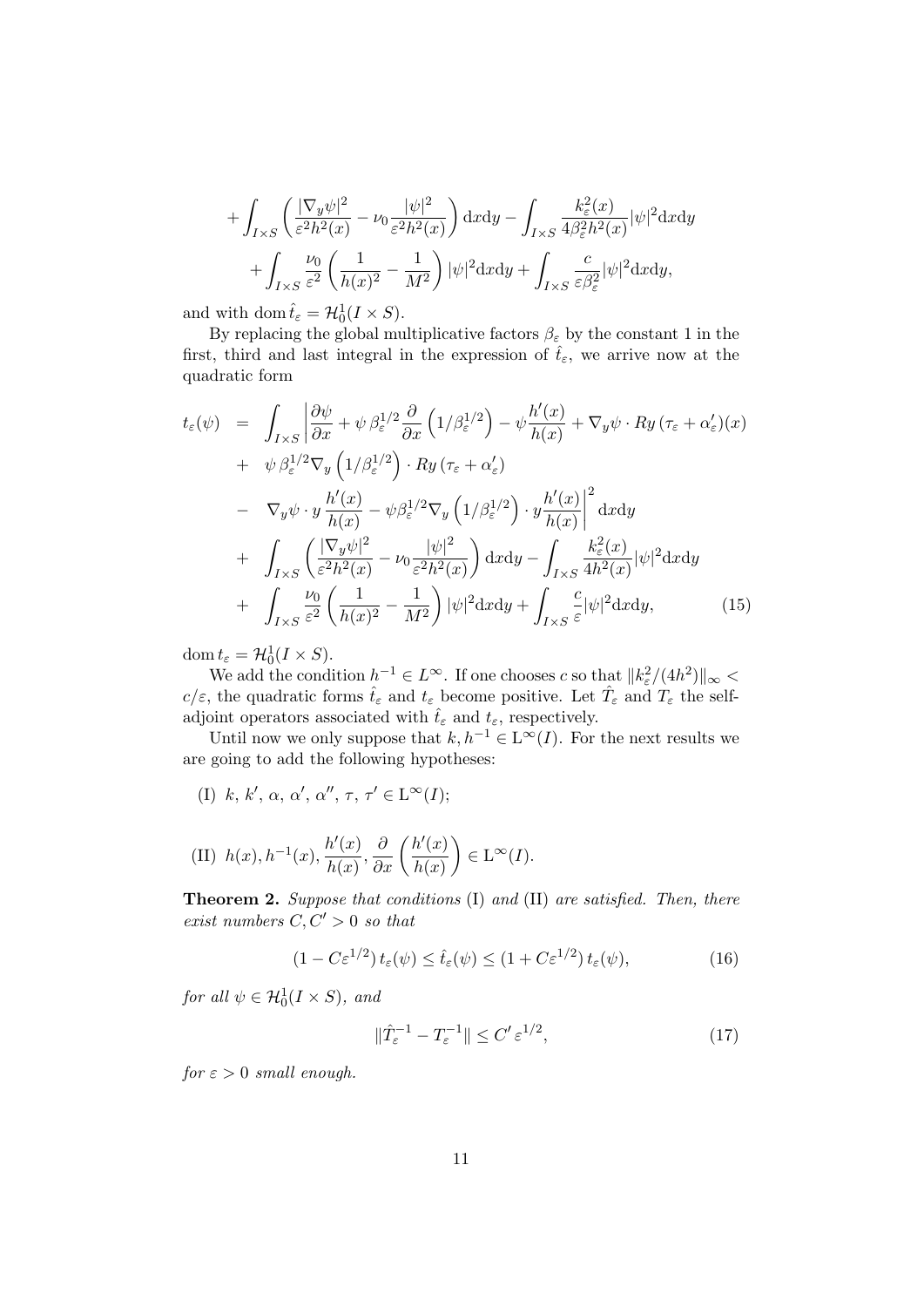*Proof.* First observe that there exists a number  $c_1 > 0$  so that

$$
t_{\varepsilon}(\psi) \ge \int_{I\times S} \left( -\frac{k_{\varepsilon}^{2}(x)}{4h(x)} + \frac{c}{\varepsilon} \right) |\psi|^{2} dxdy \ge \frac{c_{1}}{\varepsilon} \int_{I\times S} |\psi|^{2} dxdy,
$$

for all  $\psi \in \mathcal{H}_0^1(I \times S)$  (just take  $c > 0$  large enough).

Due to conditions (I) and (II) there exists  $C_1 > 0$  so that

$$
\left|\frac{1}{\beta_{\varepsilon}^2(x,y)} - 1\right| \le C_1 \varepsilon^{1/2}, \quad \forall (x,y) \in I \times S.
$$

Thus, there exist numbers  $C_2, C > 0$  so that

$$
|\hat{t}_{\varepsilon}(\psi) - t_{\varepsilon}(\psi)| \leq \int_{I\times S} \left| \frac{1}{\beta_{\varepsilon}^{2}} - 1 \right| \left| \frac{\partial \psi}{\partial x} + \psi \beta_{\varepsilon}^{1/2} \frac{\partial}{\partial x} \left( 1/\beta_{\varepsilon}^{1/2} \right) - \psi \frac{h'(x)}{h(x)} \right|
$$
  
+  $\nabla_{y}\psi \cdot Ry \left( \tau_{\varepsilon} + \alpha_{\varepsilon}' \right)(x) + \psi \beta_{\varepsilon}^{1/2} \nabla_{y} \left( 1/\beta_{\varepsilon}^{1/2} \right) \cdot Ry \left( \tau_{\varepsilon} + \alpha_{\varepsilon}' \right)$   
-  $\nabla_{y}\psi \cdot y \frac{h'(x)}{h(x)} - \psi \beta_{\varepsilon}^{1/2} \nabla_{y} \left( 1/\beta_{\varepsilon}^{1/2} \right) \cdot y \frac{h'(x)}{h(x)} \right|^{2} dx dy$   
+  $\int_{I\times S} \left| \frac{c}{\varepsilon} - \frac{k_{\varepsilon}^{2}(x)}{4h(x)} \right| \left| \frac{1}{\beta_{\varepsilon}^{2}} - 1 \right| |\psi|^{2} dx dy$   
 $\leq C_{1} \varepsilon^{1/2} t_{\varepsilon}(\psi) + C_{2} \varepsilon^{1/2} \int_{I\times S} \frac{|\psi|^{2}}{\varepsilon} dx dy$   
 $\leq C_{1} \varepsilon^{1/2} t_{\varepsilon}(\psi) + \frac{C_{2}}{c_{1}} \varepsilon^{1/2} t_{\varepsilon}(\psi)$   
 $\leq C \varepsilon^{1/2} t_{\varepsilon}(\psi),$ 

for all  $\psi \in \mathcal{H}_0^1(I \times S)$ . This proves (16).

The proof of inequality (17) is similar to proof of Theorem 3.1 in [7] and will not be present here. Note that due to the scaled geometry the power on the right-hand-side of  $(17)$  is  $1/2$  in contrast to the power 1 in Theorem 3.1 in [7].  $\Box$ 

The quadratic form  $t_{\varepsilon}$  will be our starting point in the discussion of the dimensional reduction in Section 4.

## 4 Reduction of dimension

Recall that  $u_0(y)$  is the positive and normalized eigenfunction corresponding to the first eigenvalue  $\nu_0$  of the Laplacian in  $\mathcal{H}_0^1(S)$ . Let  $\mathcal L$  be the subspace of  $L^2(I \times S)$  generated by all functions of the form  $w(x)u_0(y)$ ,  $w \in L^2(I)$ . By considering the orthogonal decomposition

$$
L^2(I \times S) = \mathcal{L} \oplus \mathcal{L}^\perp,\tag{18}
$$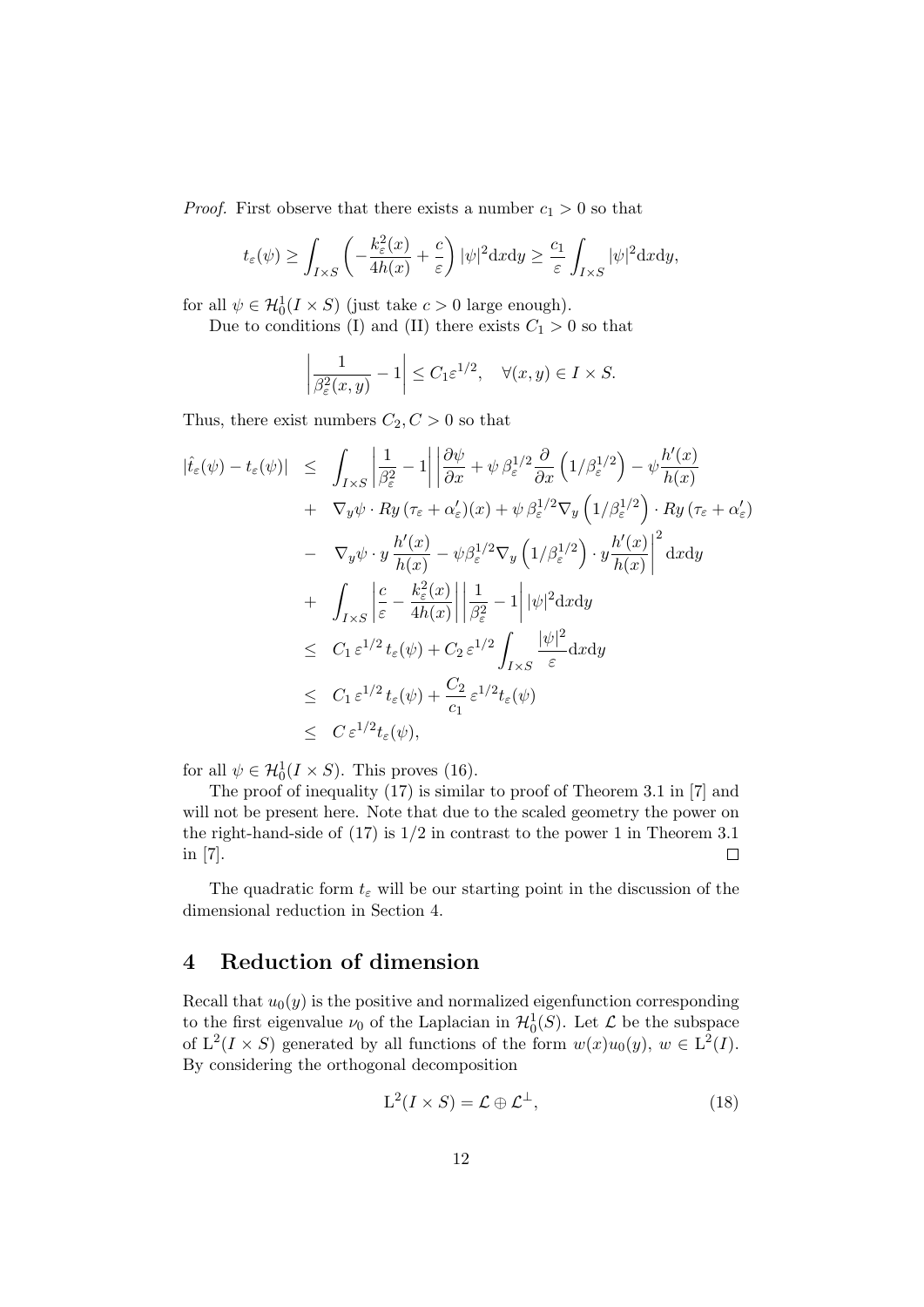for  $\psi \in L^2(I \times S)$  we can write

$$
\psi(x, y) = w(x)u_0(y) + \eta(x, y), \tag{19}
$$

with  $w \in L^2(I)$  and  $\eta \in \mathcal{L}^{\perp}$ . Note that  $wu_0 \in \mathcal{H}_0^1(I \times S)$  if  $w \in \mathcal{H}_0^1(I)$ . Correspondingly, for  $\psi \in \mathcal{H}_0^1(I \times S)$ , write  $\psi = w u_0 + \eta$  with  $w \in \mathcal{H}_0^1(I)$  and  $\eta \in \mathcal{H}_0^1(I \times S) \cap \mathcal{L}^\perp.$ 

Now we are going to study the quadratic form  $t_{\varepsilon}$  restricted to the subspace  $\mathcal{H}_0^1(I \times S) \cap \mathcal{L}$ . Assuming conditions (I) and (II) in the previous section, for  $w \in \mathcal{H}_0^1(I)$  some long calculations (see Appendix A) show that

$$
t_{\varepsilon}(wu_0) = \int_{I} \left[ \left| \frac{\partial w}{\partial x} \right|^{2} + g_{\varepsilon}(x)|w|^{2} + b_{\varepsilon}(x)|w|^{2} + \frac{1}{\varepsilon^{1/2}} q_{\varepsilon} \left( \frac{x}{\varepsilon^{1/2}} \right) |w|^{2} \right] dx
$$
  
+ 
$$
\int_{I} \frac{C(S)}{\varepsilon} (\tau + \alpha')^{2} \left( \frac{x}{\varepsilon^{1/2}} \right) |w|^{2} dx
$$
  
+ 
$$
\int_{I} \frac{\nu_{0}}{\varepsilon^{2}} \left( \frac{1}{h(x)^{2}} - \frac{1}{M^{2}} \right) |w|^{2} dx
$$
  
- 
$$
\int_{I} \frac{1}{4\varepsilon h^{2}(x)} k^{2} \left( \frac{x}{\varepsilon^{1/2}} \right) |w|^{2} dx + \frac{c}{\varepsilon} \int_{I} |w|^{2} dx,
$$
 (20)

where  $C(S)$  is a constant that depends on  $S, g_{\varepsilon}(x) \to 0$  uniformly as  $\varepsilon \to 0$ ;  $b_{\varepsilon}(x), q_{\varepsilon}(x) \in L^{\infty}(I)$  and there exists  $D > 0$  so that  $||b_{\varepsilon}||_{\infty}, ||q_{\varepsilon}||_{\infty} < D$ , for  $\varepsilon > 0$  small enough, say  $0 < \varepsilon < \varepsilon_0$  for some fixed  $\varepsilon_0$ . Put

$$
W_{\varepsilon}(x) := g_{\varepsilon}(x) + b_{\varepsilon}(x) + \frac{1}{\varepsilon^{1/2}} q_{\varepsilon}\left(\frac{x}{\varepsilon^{1/2}}\right) + \frac{C(S)}{\varepsilon} (\tau + \alpha')^{2} \left(\frac{x}{\varepsilon^{1/2}}\right) + \frac{\nu_{0}}{\varepsilon^{2}} \left(\frac{1}{h(x)^{2}} - \frac{1}{M^{2}}\right) - \frac{1}{4\varepsilon h^{2}(x)} k^{2} \left(\frac{x}{\varepsilon^{1/2}}\right) + \frac{c}{\varepsilon},
$$

and choose the constant c so that  $c/\varepsilon > \max{\{\Vert k_{\varepsilon}^2/(4h^2) \Vert_{\infty}, (E+1)/\varepsilon\}}$  for some

$$
E > \left\| \varepsilon g_{\varepsilon}(x) + \varepsilon b_{\varepsilon}(x) + \varepsilon^{1/2} q_{\varepsilon}\left(\frac{x}{\varepsilon^{1/2}}\right) - \frac{1}{4h^2(x)} k^2 \left(\frac{x}{\varepsilon^{1/2}}\right) \right\|_{\infty},
$$

for all  $\varepsilon$  small enough. Thus, for such values of  $\varepsilon$  one has

$$
W_{\varepsilon}(x) \ge \frac{\nu_0}{\varepsilon^2} \left( \frac{1}{h(x)^2} - \frac{1}{M^2} \right).
$$

This inequality will be important ahead.

Taking into account the isometry

$$
\mathcal{L} \ni w u_0 \mapsto w \in \mathcal{L}^2(I), \qquad \int_{I \times S} |w(x)u_0(y)|^2 \, \mathrm{d}x \mathrm{d}y = \int_I |w(x)|^2 \, \mathrm{d}x,
$$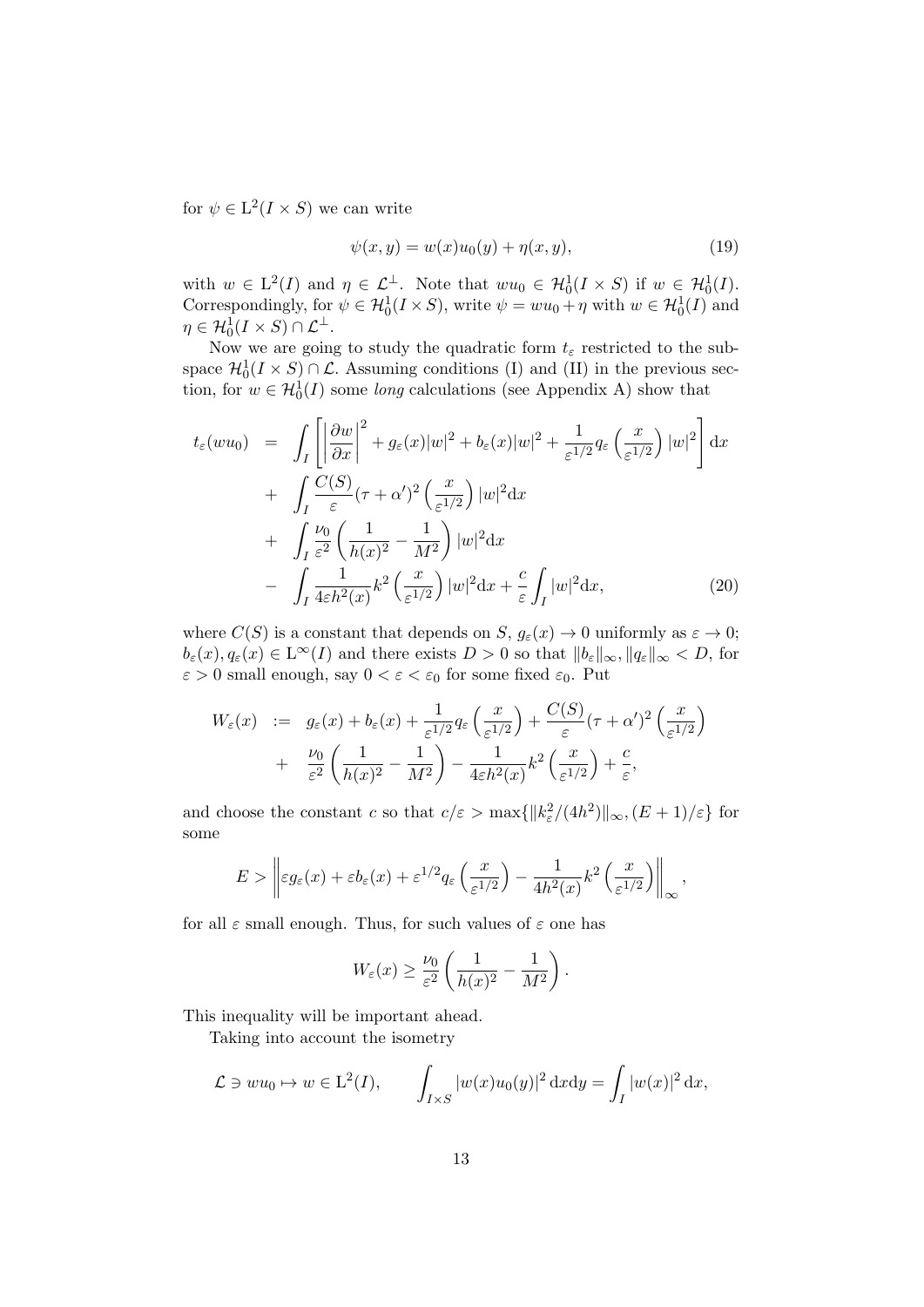we may think of  $t_{\varepsilon}$  restricted to  $L^2(I)$ , that is,  $t_{\varepsilon}(w) := t_{\varepsilon}(wu_0)$ . The selfadjoint operator associated with  $t_{\varepsilon}$  in  $L^2(I)$  is

$$
(A_{\varepsilon}w)(x) := -w''(x) + W_{\varepsilon}(x)w(x), \quad \text{dom}\, A_{\varepsilon} = \mathcal{H}^2(I) \cap \mathcal{H}_0^1(I), \qquad (21)
$$

and the above choice of c implies that zero is not a spectral point of  $A_{\varepsilon}$ .

**Lemma 4.1.** Let  $I = [-a, b], 0 < a, b \leq \infty$ . Then, for  $\varepsilon > 0$  small enough, there exists  $F > 0$  so that

$$
||(A_{\varepsilon})^{-1}|| \leq F\varepsilon.
$$

By noting that

$$
\frac{\varepsilon^2 W_{\varepsilon}(x)}{x^2} \ge \frac{\nu_0}{x^2} \delta\left(\frac{1}{h(x)^2} - \frac{1}{M^2}\right),\,
$$

for some  $\delta > 0$ , the proof of Lemma 4.1 is similar to the proof of Lemma 2.1 in [9] and it will not be reproduced here.

**Theorem 3.** Suppose that conditions (I) and (II) are satisfied. Let  $I = [a, b]$ ,  $0 < a, b \leq \infty$ . Then, there exists  $K > 0$  so that, for  $\varepsilon$  small enough,

$$
\left\| (T_{\varepsilon})^{-1} - \left( (A_{\varepsilon})^{-1} \oplus 0 \right) \right\| \leq K \, \varepsilon^{3/2},
$$

where 0 denotes the null operator on the subspace  $\mathcal{L}^{\perp}$ .

*Proof.* For  $\psi_1, \psi_2 \in H_0^1(I \times S)$ , denote by  $t_\varepsilon(\psi_1, \psi_2)$  the sesquilinear form associated with the  $t_{\varepsilon}$ . Recall the decompositions (18) and (19), and let  $\nu_1$ be the second eigenvalue of the Laplacian in  $\mathcal{H}_0^1(S)$ . We are going to show that, for  $0 < \varepsilon < \varepsilon_0$ , the form  $t_{\varepsilon}$  satisfy the following conditions:

$$
t_{\varepsilon}(wu_0) \ge \frac{F'}{\varepsilon} ||wu_0||^2, \quad \forall w \in \mathcal{H}_0^1(I), \tag{22}
$$

for some  $F' > 0$ ;

$$
t_{\varepsilon}(\eta) \ge \frac{\nu_1 - \nu_0}{\varepsilon^2} \|\eta\|^2, \quad \forall \eta \in \mathcal{L}^\perp \cap \mathcal{H}_0^1(I \times S); \tag{23}
$$

and for some  $L > 0$ ,

$$
t_{\varepsilon}(wu_0, \eta) \le L \, \varepsilon^{1/2} \, t_{\varepsilon}(wu_0) \, t_{\varepsilon}(\eta), \quad \forall \psi \in \mathcal{H}_0^1(I \times S), \tag{24}
$$

so that the theorem follows by applying Proposition 3.1 in [10].

The statement of Lemma 4.1 is equivalent to

$$
t_{\varepsilon}(wu_0) \ge \frac{1}{F\varepsilon} \int_I |wu_0|^2 \, \mathrm{d}x \, \mathrm{d}y, \quad \forall w \in \mathcal{H}_0^1(I). \tag{25}
$$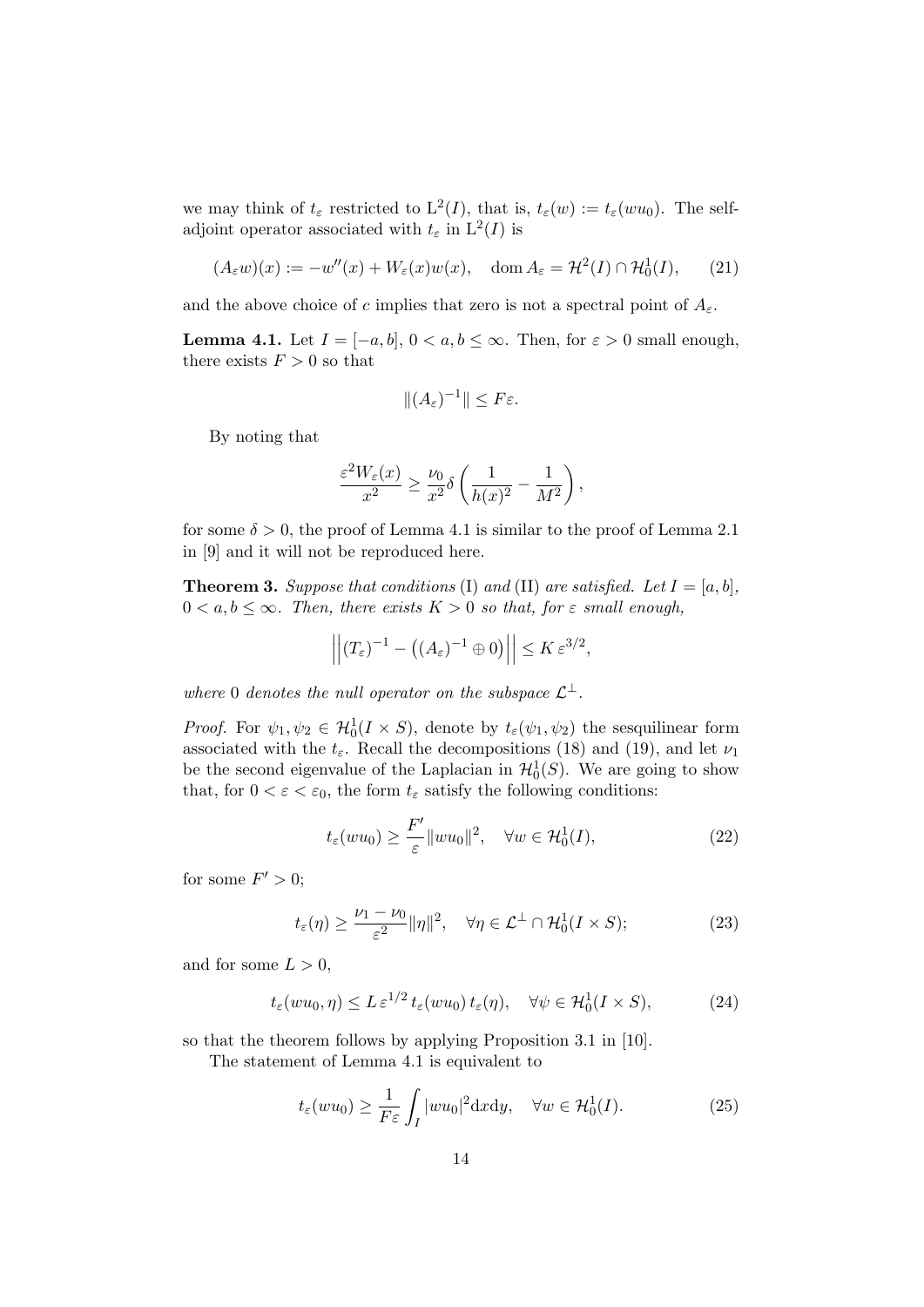Thus, condition (22) is satisfied taking  $F' = 1/F$ . For  $\eta \in \mathcal{L}^{\perp} \cap \mathcal{H}_0^1(I \times S)$ ,

$$
\int_{I\times S}\frac{|\nabla_y\eta|^2}{\varepsilon^2}\mathrm{d}x\mathrm{d}y\geq \frac{\nu_1}{\varepsilon^2}\int_{I\times S}|\eta|^2\mathrm{d}x\mathrm{d}y,
$$

and then,

$$
\int_{I\times S} \left( \frac{|\nabla_y \eta|^2}{\varepsilon^2} - \frac{\nu_0}{\varepsilon^2} |\eta|^2 \right) dxdy \ge \frac{\nu_1 - \nu_0}{\varepsilon^2} \int_{I\times S} |\eta|^2 dxdy,
$$

so that

$$
t_{\varepsilon}(\eta) \ge \frac{\nu_1 - \nu_0}{\varepsilon^2} \int_{I \times S} |\eta|^2 \mathrm{d}x \mathrm{d}y,\tag{26}
$$

and since  $\nu_1 - \nu_0 > 0$  (recall that  $\nu_0$  is a simple eigenvalue), condition (23) holds true. The condition  $(24)$  is more delicate and is discussed in Appendix B.  $\Box$ 

## 5 Proof of Theorem 1

From now on we are going to study the sequence of operators  $A_{\varepsilon}$ . For  $I = [-a, b], 0 < a, b \leq \infty$ , introduce the family of segments

$$
I_{\varepsilon}=(-\varepsilon^{-1/2}a, \varepsilon^{-1/2}b), \quad \varepsilon > 0,
$$

and the family of unitary operators  $J_{\varepsilon}: L^2(I) \to L^2(I_{\varepsilon})$  generated by the dilation  $x \mapsto \varepsilon^{1/2}x$ , that is,

$$
(J_{\varepsilon}\psi)(x) = \varepsilon^{1/4}\psi(\varepsilon^{1/2}x).
$$

Set  $\hat{A}_{\varepsilon} := \varepsilon J_{\varepsilon} A_{\varepsilon} J_{\varepsilon}^{-1}$ , which is self-adjoint in  $L^2(I_{\varepsilon})$ . The operator

$$
(T^c w)(x) := -w''(x) + \left(\frac{2\nu_0}{M^3}|x|^2 + C(S)(\tau + \alpha')^2(x) - \frac{k^2(x)}{4M^2} + c\right)w(x).
$$

has purely discrete spectrum  $\{\mu_j^c : j \in \mathbb{N}\}\$ , and it is essentially the operator T defined in the Introduction, which also has purely discrete spectrum  $\{\mu_i:$  $j \in \mathbb{N}$ . Observe that, for all j, one has  $\mu_j = \mu_j^c - c$ .

**Theorem 4.** Assume conditions (I) and (II). If  $I = [-a, b]$ ,  $0 < a, b < \infty$ , then

$$
\left\| \left[ (\hat{A}_{\varepsilon})^{-1} \oplus 0 \right] - (T^{c})^{-1} \right\| \to 0, \quad \text{as} \quad \varepsilon \to 0,
$$
 (27)

where 0 is the null operator on the subspace  $L^2(\mathbb{R}\setminus I_{\varepsilon})$ . If  $I = \mathbb{R}$ ,

$$
\left\| (\hat{A}_{\varepsilon})^{-1} - (T^c)^{-1} \right\| \to 0, \quad \text{as} \quad \varepsilon \to 0. \tag{28}
$$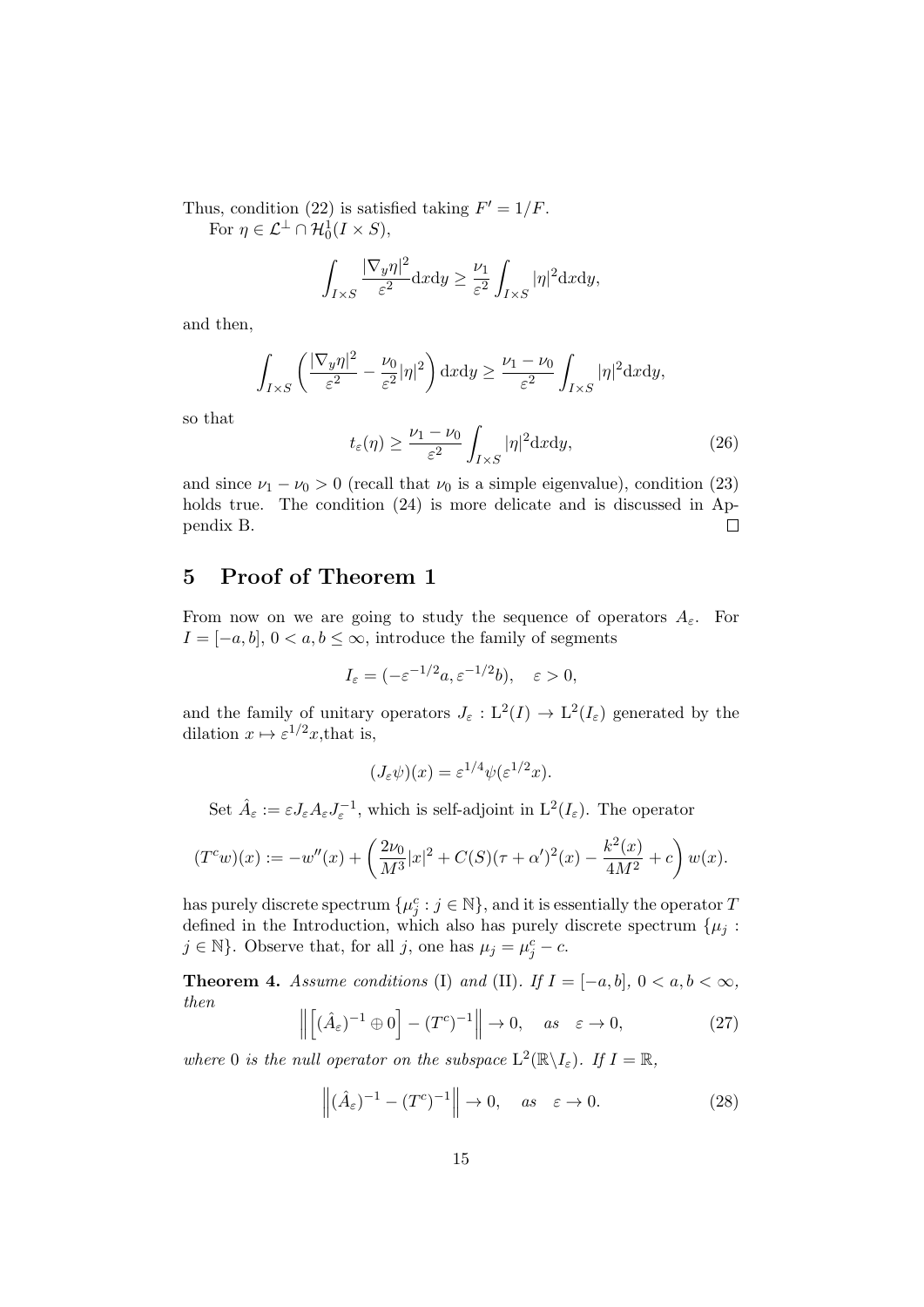Proof. We will rely on results in [9, 10]. Some calculations show that

$$
\varepsilon J_{\varepsilon} W_{\varepsilon}(x) J_{\varepsilon}^{-1} = \varepsilon W_{\varepsilon} (\varepsilon^{1/2} x)
$$
  
\n
$$
= \varepsilon g_{\varepsilon} (\varepsilon^{1/2} x) + \varepsilon b_{\varepsilon} (\varepsilon^{1/2} x) + \varepsilon^{1/2} q_{\varepsilon}(x) + C(S)(\tau + \alpha')^{2}(x)
$$
  
\n
$$
+ \frac{2\nu_{0}}{M^{3}} |x|^{2} + \nu_{0} \varepsilon^{1/2} \rho(\varepsilon^{1/2} x) |x|^{3} - \frac{1}{4h^{2}(\varepsilon^{1/2} x)} k^{2}(x) + c,
$$

where  $\rho(x)$  is a bounded function on any bounded interval. Observe that

$$
\lim_{\varepsilon \to 0} \varepsilon W_{\varepsilon}(\varepsilon^{1/2} x) = 2\nu_0/M^3 |x|^2 + C(S)(\tau + \alpha')^2(x) - (1/4M^2)k^2(x) + c,
$$

with uniform convergence in each bounded interval. Since

$$
C(S)(\tau + \alpha')^{2}(x) - (1/4M^{2})k^{2}(x) + c > 0,
$$

the proof of the convergence (27) is similar to the proof of Theorem 1.3 in [9], and the proof of convergence (28) to the proof of Theorem 5.2 in [10].  $\Box$ 

Finally, the proof of our main result.

*Proof.* (Theorem 1) Let  $\lambda_j(\varepsilon)$ ,  $l_j(A_{\varepsilon})$  and  $l_j(\hat{A}_{\varepsilon})$  denote the eigenvalues of  $T_{\varepsilon}$ ,  $A_{\varepsilon}$  and  $\hat{A}_{\varepsilon}$ , respectively. Observe also that the nonzero eigenvalues of  $(A_{\varepsilon})^{-1} \oplus 0$  are exactly the eigenvalues of  $(A_{\varepsilon})^{-1}$ . Hence, by Theorem 4.10, page 291, in [12] and Theorem 3 we have

$$
\left| \frac{1}{\lambda_j(\varepsilon)} - \frac{1}{l_j(A_{\varepsilon})} \right| \leq \left| \left| (T_{\varepsilon})^{-1} - \left( (A_{\varepsilon})^{-1} \oplus 0 \right) \right| \right|
$$
  

$$
\leq K \varepsilon^{3/2}.
$$

Thus,

$$
\left|\frac{1}{\varepsilon\lambda_j(\varepsilon)} - \frac{1}{\varepsilon l_j(A_\varepsilon)}\right| \le K\varepsilon^{1/2}.\tag{29}
$$

As  $l_j(\hat{A}_{\varepsilon}) = \varepsilon l_j(A_{\varepsilon}),$  by Theorem 4, it is found that

$$
\varepsilon l_j(A_\varepsilon) \to \mu_j^c, \quad \varepsilon \to 0,
$$
\n(30)

and, then,

$$
\varepsilon \lambda_j(\varepsilon) \to \mu_j^c, \quad \varepsilon \to 0. \tag{31}
$$

For  $j \geq 1$ , let  $D_j$  denote a subspace of dimension j of  $L^2(I \times S)$ . By the min-max Principle we can characterize the eigenvalues  $\lambda_i(\varepsilon)$  as

$$
\lambda_0(\varepsilon) = \inf_{\substack{\psi \in \text{dom } T_{\varepsilon} \\ \|\psi\|=1}} \langle \psi, T_{\varepsilon} \psi \rangle,
$$
  

$$
\lambda_j(\varepsilon) = \sup_{D_j} \inf_{\substack{\psi \in D_j^{\perp} \cap \text{dom } T_{\varepsilon} \\ \|\psi\|=1}} \langle \psi, T_{\varepsilon} \psi \rangle, \qquad j \ge 1,
$$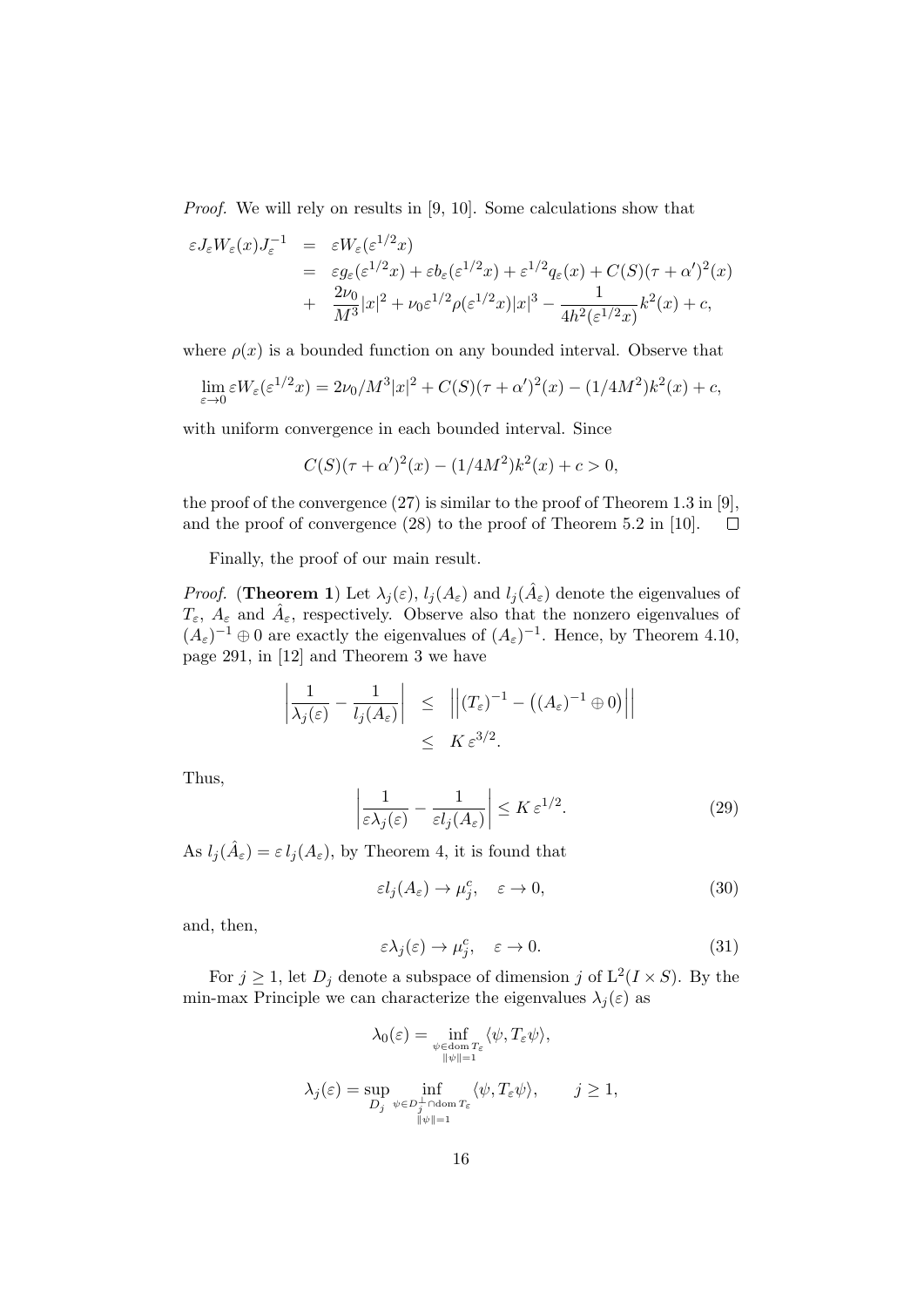with similar expressions for the eigenvalues  $\hat{\lambda}_j(\varepsilon)$  of the operator  $\hat{T}_{\varepsilon}$ .

By (16) (see Theorem 2) we have

$$
(1 - C \,\varepsilon^{1/2}) \,\varepsilon \,\lambda_j(\varepsilon) \le \varepsilon \,\hat{\lambda}_j(\varepsilon) \le (1 + C \,\varepsilon^{1/2}) \,\varepsilon \,\lambda_j(\varepsilon), \qquad j \ge 0,
$$

and by taking into account (31), we conclude that

$$
\varepsilon \hat{\lambda}_j(\varepsilon) \to \mu_j^c = \mu_j + c, \qquad \varepsilon \to 0.
$$

Now recall that  $l_j(\varepsilon)$  denote the eigenvalues of  $-\Delta_{\varepsilon}$  in  $\Lambda_{\varepsilon}$ . Thus, since  $\hat{\lambda}_j(\varepsilon) = l_j(\varepsilon) - \nu_0/\varepsilon^2 M^2 + c/\varepsilon$ , the equality (8) follows.  $\Box$ 

# A The restriction of  $t_{\varepsilon}$  to  $\mathcal{L}$

Here we restrict the quadratic form  $t_{\varepsilon}$ , defined in (15), to the subspace  $\mathcal L$  in order to verify (20). First, observe that

$$
\int_{I\times S} \left( \frac{|\nabla_y w u_0|^2}{\varepsilon^2 h(x)^2} - \nu_0 \frac{|w u_0|^2}{\varepsilon^2 h(x)^2} \right) dxdy = 0,
$$

because  $u_0$  is an eigenfunction of the Laplacian in  $\mathcal{H}_0^1(S)$ . Using that  $\int_S |u_0|^2 \, dy = 1$ , it follows that

$$
\int_{I\times S} \left[ -\frac{k_{\varepsilon}^{2}(x)}{4h^{2}(x)} |wu_{0}|^{2} + \frac{\nu_{0}}{\varepsilon^{2}} \left( \frac{1}{h^{2}(x)} - \frac{1}{M^{2}} \right) |wu_{0}|^{2} + \frac{c}{\varepsilon} |wu_{0}|^{2} \right] dxdy
$$

$$
= \int_{I} \left[ -\frac{k_{\varepsilon}^{2}(x)}{4h^{2}(x)} |w|^{2} + \frac{\nu_{0}}{\varepsilon^{2}} \left( \frac{1}{h^{2}(x)} - \frac{1}{M^{2}} \right) |w|^{2} + \frac{c}{\varepsilon} |w|^{2} \right] dx.
$$

Now we are going to analyze the first integral that appears in the definition of  $t_{\varepsilon}$ . Some rather long calculations show that

$$
\int_{I\times S} \left( \frac{\partial}{\partial x} (wu_0) + w u_0 \beta_{\varepsilon}^{1/2} \frac{\partial}{\partial x} \left( 1/\beta_{\varepsilon}^{1/2} \right) - w u_0 \frac{h'(x)}{h(x)} + w \nabla_y (u_0) \cdot Ry(\tau_{\varepsilon} + \alpha_{\varepsilon}') \n+ \beta_{\varepsilon}^{1/2} w u_0 \nabla_y (1/\beta_{\varepsilon}^{1/2}) \cdot Ry(\tau_{\varepsilon} + \alpha_{\varepsilon}') - w \nabla_y (u_0) \cdot y \frac{h'(x)}{h(x)} \n- w u_0 \beta_{\varepsilon}^{1/2} \nabla_y (1/\beta_{\varepsilon}^{1/2}) \cdot y \frac{h'(x)}{h(x)} \right)^2 dx dy \n= \int_I \left( \left| \frac{\partial w}{\partial x} \right|^2 + m_{\varepsilon}(x) \right) dx,
$$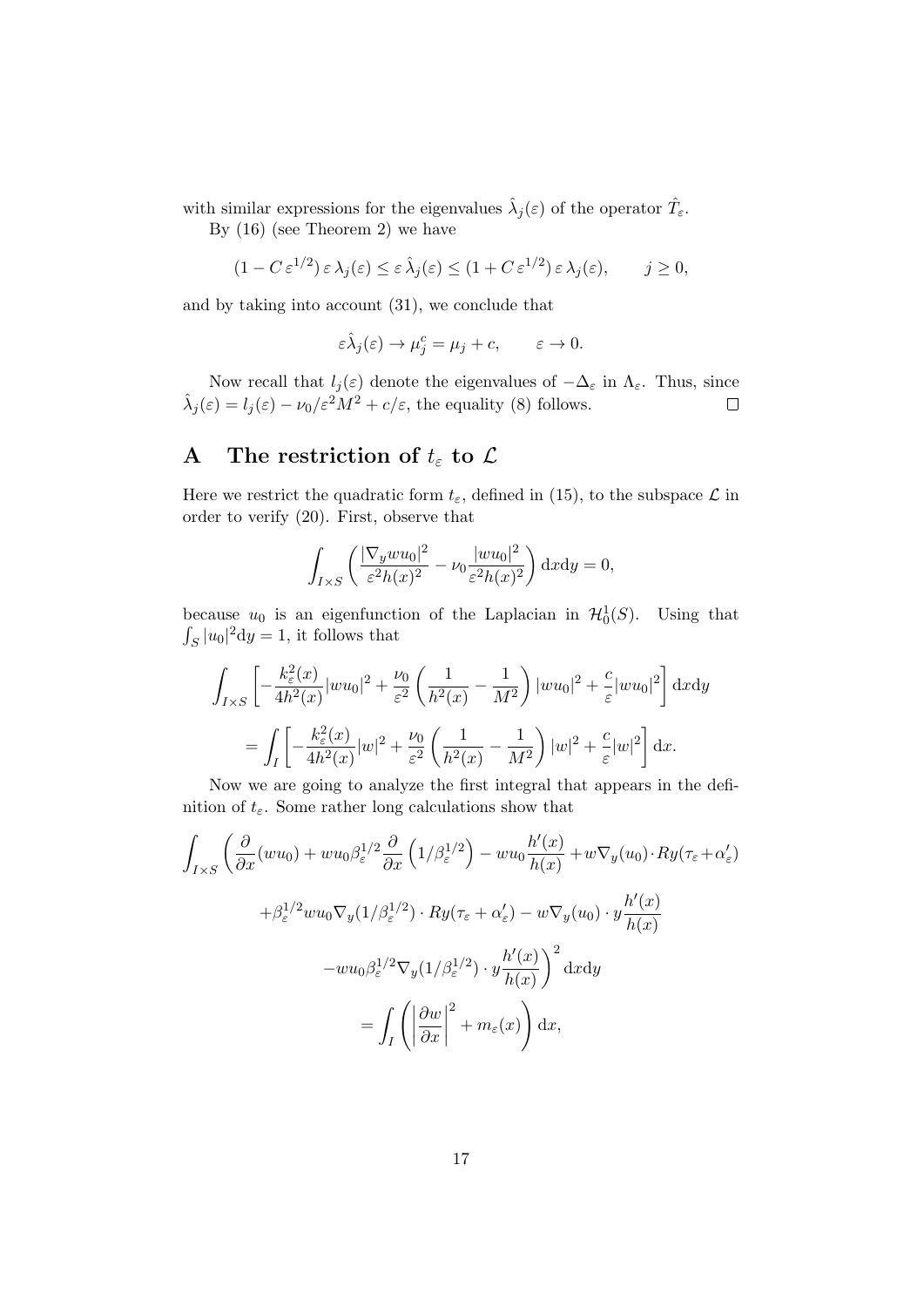where

$$
m_{\varepsilon}(x) = \int_{S} |u_{0}|^{2} \beta_{\varepsilon} \left[ \frac{\partial}{\partial x} \left( 1/\beta_{\varepsilon}^{1/2} \right) \right]^{2} dy
$$
  
+ 
$$
\left[ \frac{h'(x)}{h(x)} \right]^{2} + \int_{S} \left( \frac{\partial u_{0}}{\partial y_{1}} \right)^{2} \frac{y_{2}^{2}}{\varepsilon} (\tau + \alpha')^{2} \left( \frac{x}{\varepsilon^{1/2}} \right) dy
$$
  
+ 
$$
\int |u_{0}|^{2} \beta_{\varepsilon} \left[ \frac{\partial}{\partial x_{1}} \left( 1/\beta_{\varepsilon}^{1/2} \right) \right]^{2} \frac{y_{2}^{2}}{\varepsilon} (\tau + \alpha')^{2} \left( \frac{x}{\varepsilon^{1/2}} \right) dy \quad (A.2)
$$

+ 
$$
\int_{S} |u_0|^2 \beta_{\varepsilon} \left[ \frac{\partial}{\partial y_1} \left( 1/\beta_{\varepsilon}^{1/2} \right) \right] \frac{y_2}{\varepsilon} (\tau + \alpha')^2 \left( \frac{\omega}{\varepsilon^{1/2}} \right) dy
$$
 (A.2)  
+  $\int_{S} \left( \frac{\partial u_0}{\partial y_2} \right)^2 \frac{y_1^2}{\varepsilon} (\tau + \alpha')^2 \left( \frac{x}{\varepsilon^{1/2}} \right) dy$  (A.3)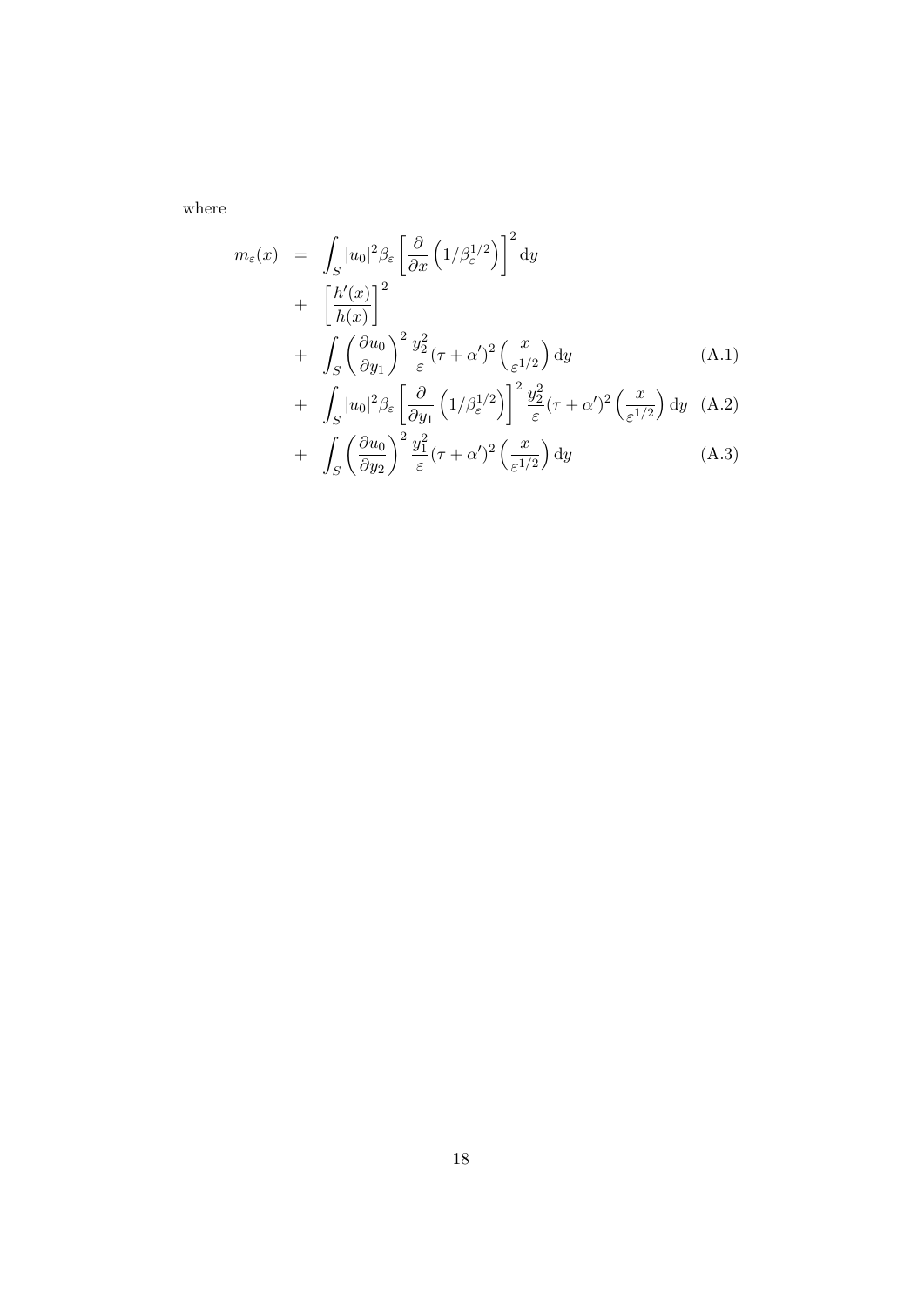+ 
$$
\int_{S} |u_{0}|^{2} \beta_{\varepsilon} \left[ \frac{\partial}{\partial y_{2}} \left( 1/\beta_{\varepsilon}^{1/2} \right) \right]^{2} \frac{y_{1}^{2}}{\varepsilon} (\tau + \alpha')^{2} \left( \frac{x}{\varepsilon^{1/2}} \right) dy
$$
  
+ 
$$
\left( \frac{h'(x)}{h(x)} \right)^{2} \int_{S} \left( \left| \frac{\partial u_{0}}{\partial y_{1}} \right|^{2} y_{1}^{2} + \left| \frac{\partial u_{0}}{\partial y_{2}} \right|^{2} y_{2}^{2} \right) dy
$$
  
+ 
$$
\int_{S} |u_{0}|^{2} \beta_{\varepsilon} \left[ \frac{\partial}{\partial y_{1}} \left( 1/\beta_{\varepsilon}^{1/2} \right) \right]^{2} y_{1}^{2} \left( \frac{h'(x)}{h(x)} \right)^{2} dy
$$
  
+ 
$$
\int_{S} |u_{0}|^{2} \beta_{\varepsilon} \left[ \frac{\partial}{\partial y_{2}} \left( 1/\beta_{\varepsilon}^{1/2} \right) \right]^{2} y_{2}^{2} \left( \frac{h'(x)}{h(x)} \right)^{2} dy
$$
  
- 
$$
\int_{S} |u_{0}|^{2} \frac{\partial}{\partial x} \left( \beta_{\varepsilon}^{1/2} \right) \frac{\partial}{\partial x} \left( 1/\beta_{\varepsilon}^{1/2} \right) dy
$$
  
+ 
$$
\frac{\partial}{\partial x} \left( \frac{h'(x)}{h(x)} \right)
$$
  
- 
$$
\int_{S} u_{0} \frac{\partial u_{0}}{\partial y_{1}} \frac{y_{2}}{\varepsilon} (\tau' + \alpha'') \left( \frac{x}{\varepsilon^{1/2}} \right) dy
$$
  
+ 
$$
\frac{\partial}{\partial x} \left( \frac{h'(x)}{h(x)} \right)
$$
  
- 
$$
\int_{S} |u_{0}|^{2} \frac{\partial}{\partial x} \left( \beta_{\varepsilon}^{1/2} \right) \frac{\partial}{\partial y_{1}} \left( 1/\beta_{\varepsilon}^{1/2} \right) \frac{y_{2}}{\varepsilon^{1/2}} (\tau + \alpha') \left( \frac{x}{\varepsilon^{1/2}} \right) dy
$$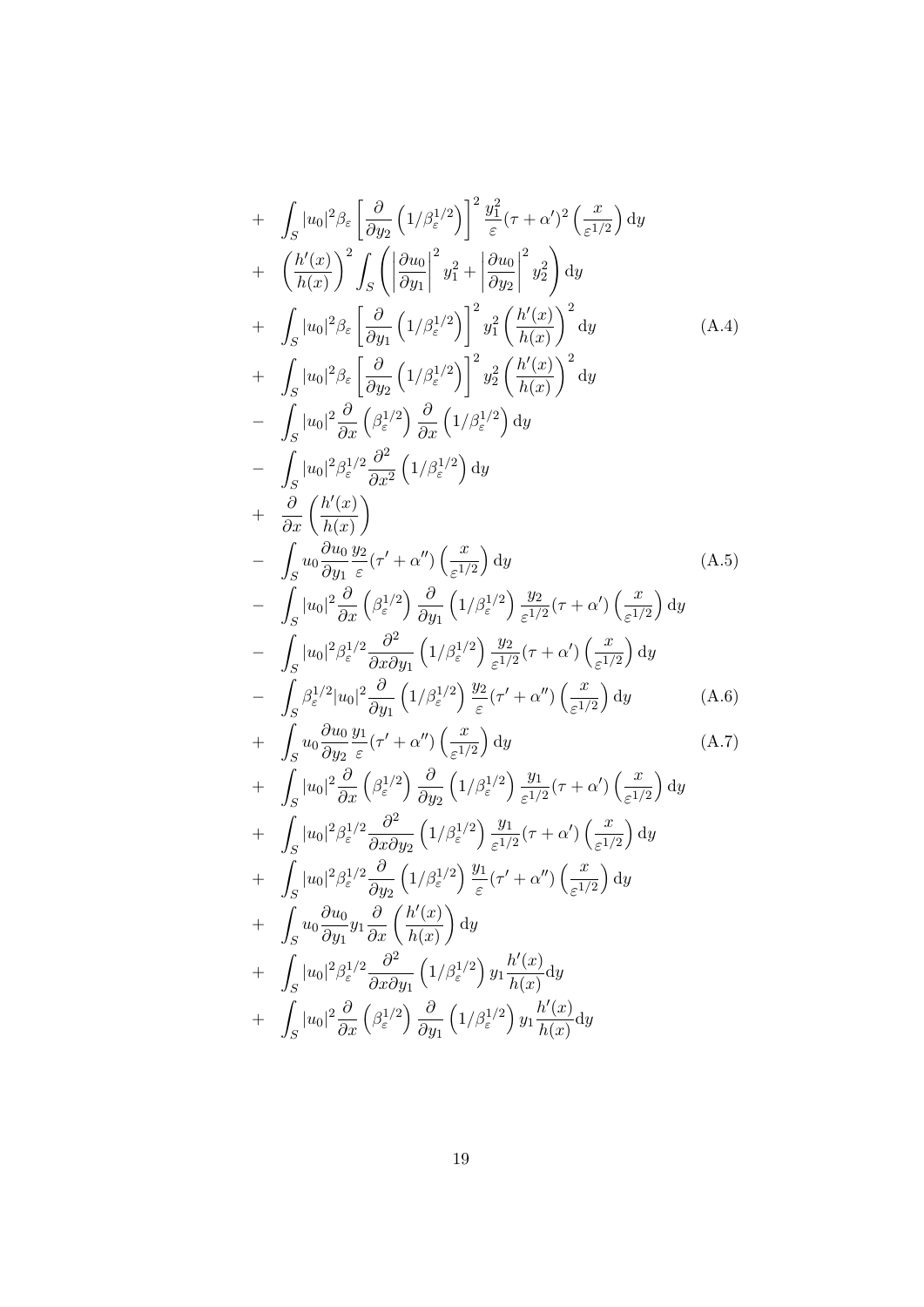+ 
$$
\int_{S} |u_0|^2 \beta_{\varepsilon}^{1/2} \frac{\partial}{\partial y_1} (1/\beta_{\varepsilon}^{1/2}) y_1 \frac{\partial}{\partial x} (\frac{h'(x)}{h(x)}) dy
$$
  
+ 
$$
\int_{S} u_0 \frac{\partial u_0}{\partial y_2} y_2 \frac{\partial}{\partial x} (\frac{h'(x)}{h(x)}) dy
$$
  
+ 
$$
\int_{S} |u_0|^2 \frac{\partial}{\partial x} (\beta_{\varepsilon}^{1/2}) \frac{\partial}{\partial y_2} (1/\beta_{\varepsilon}^{1/2}) y_2 \frac{h'(x)}{h(x)} dy
$$
  
+ 
$$
\int_{S} |u_0|^2 \beta_{\varepsilon}^{1/2} \frac{\partial}{\partial x \partial y_2} (1/\beta_{\varepsilon}^{1/2}) y_2 \frac{h'(x)}{h(x)} dy
$$
  
+ 
$$
\int_{S} |u_0|^2 \beta_{\varepsilon}^{1/2} \frac{\partial}{\partial y_2} (1/\beta_{\varepsilon}^{1/2}) y_2 \frac{\partial}{\partial x} (\frac{h'(x)}{h(x)}) dy
$$
  
- 
$$
2 \int_{S} |u_0|^2 \beta_{\varepsilon}^{1/2} \frac{\partial}{\partial x} (1/\beta_{\varepsilon}^{1/2}) \frac{h'(x)}{h(x)} dy
$$
  
+ 
$$
2 \int_{S} u_0 \frac{\partial u_0}{\partial y_1} \beta_{\varepsilon}^{1/2} \frac{\partial}{\partial x} (1/\beta_{\varepsilon}^{1/2}) \frac{y_2}{\varepsilon^{1/2}} (\tau + \alpha') (\frac{x}{\varepsilon^{1/2}}) dy
$$
  
+ 
$$
2 \int_{S} |u_0|^2 \beta_{\varepsilon} \frac{\partial}{\partial x} (1/\beta_{\varepsilon}^{1/2}) \frac{\partial}{\partial y_1} (1/\beta_{\varepsilon}^{1/2}) \frac{y_2}{\varepsilon^{1/2}} (\tau + \alpha') (\frac{x}{\varepsilon^{1/2}}) dy
$$
  
- 
$$
2 \int_{S} u_0 \frac{\partial u_0}{\partial y_2} \beta_{\varepsilon}^{1/2} \frac{\partial}{\partial x} (1/\beta_{\varepsilon}^{1/2}) \frac{y_1}{\partial y_1} (\
$$

20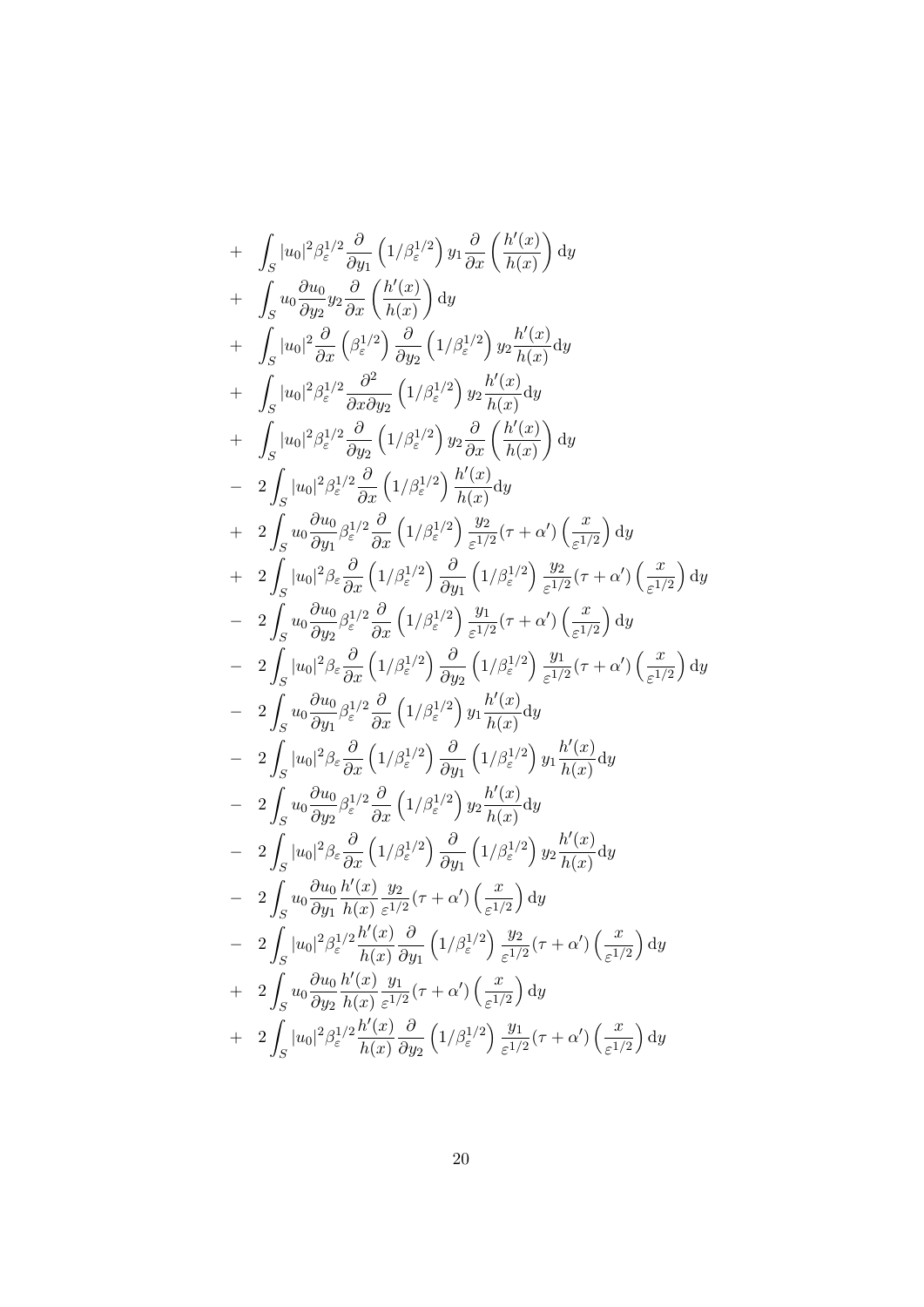+ 
$$
2 \int_{S} u_{0} \frac{\partial u_{0}}{\partial y_{1}} y_{1} \left[ \frac{h'(x)}{h(x)} \right]^{2} dy
$$
  
+  $2 \int_{S} |u_{0}|^{2} \beta_{\epsilon}^{1/2} \frac{\partial}{\partial y_{1}} \left( 1/\beta_{\epsilon}^{1/2} \right) y_{1} \left[ \frac{h'(x)}{h(x)} \right]^{2} dy$   
+  $2 \int_{S} u_{0} \frac{\partial u_{0}}{\partial y_{2}} y_{2} \left[ \frac{h'(x)}{h(x)} \right]^{2} dy$   
+  $2 \int_{S} u_{0} \beta_{\epsilon}^{1/2} \frac{\partial}{\partial y_{2}} \left( 1/\beta_{\epsilon}^{1/2} \right) y_{2} \left[ \frac{h'(x)}{h(x)} \right]^{2} dy$   
+  $2 \int_{S} \frac{\partial u_{0}}{\partial y_{1}} u_{0} \beta_{\epsilon}^{1/2} \frac{\partial}{\partial y_{1}} \left( 1/\beta_{\epsilon}^{1/2} \right) \frac{y_{2}}{\epsilon} (\tau + \alpha')^{2} \left( \frac{x}{\epsilon^{1/2}} \right) dy$   
-  $2 \int_{S} \frac{\partial u_{0}}{\partial y_{1}} \frac{\partial u_{0}}{\partial y_{2}} \frac{y_{1}}{\epsilon} ( \tau + \alpha')^{2} \left( \frac{x}{\epsilon^{1/2}} \right) dy$   
-  $2 \int_{S} \frac{\partial u_{0}}{\partial y_{1}} u_{0} \beta_{\epsilon}^{1/2} \frac{\partial}{\partial y_{2}} \left( 1/\beta_{\epsilon}^{1/2} \right) \frac{y_{1} y_{2}}{\epsilon} (\tau + \alpha')^{2} \left( \frac{x}{\epsilon^{1/2}} \right) dy$   
-  $2 \int_{S} \left[ \frac{\partial u_{0}}{\partial y_{1}} \right] \frac{y_{1} y_{2}}{\epsilon^{1/2}} (\tau + \alpha') \left( \frac{x}{\epsilon^{1/2}} \right) \frac{h'(x)}{h(x)} dy$   
-  $2 \int_{S} u_{0} \frac{\partial u_{0}}{\partial y_{1}} \frac{\partial}{\epsilon^{1/2}} (\tau + \alpha') \left( \frac{x}{\epsilon^{1/2}} \right) \frac{h'(x)}{h(x)} dy$   
-  $2 \int_{S$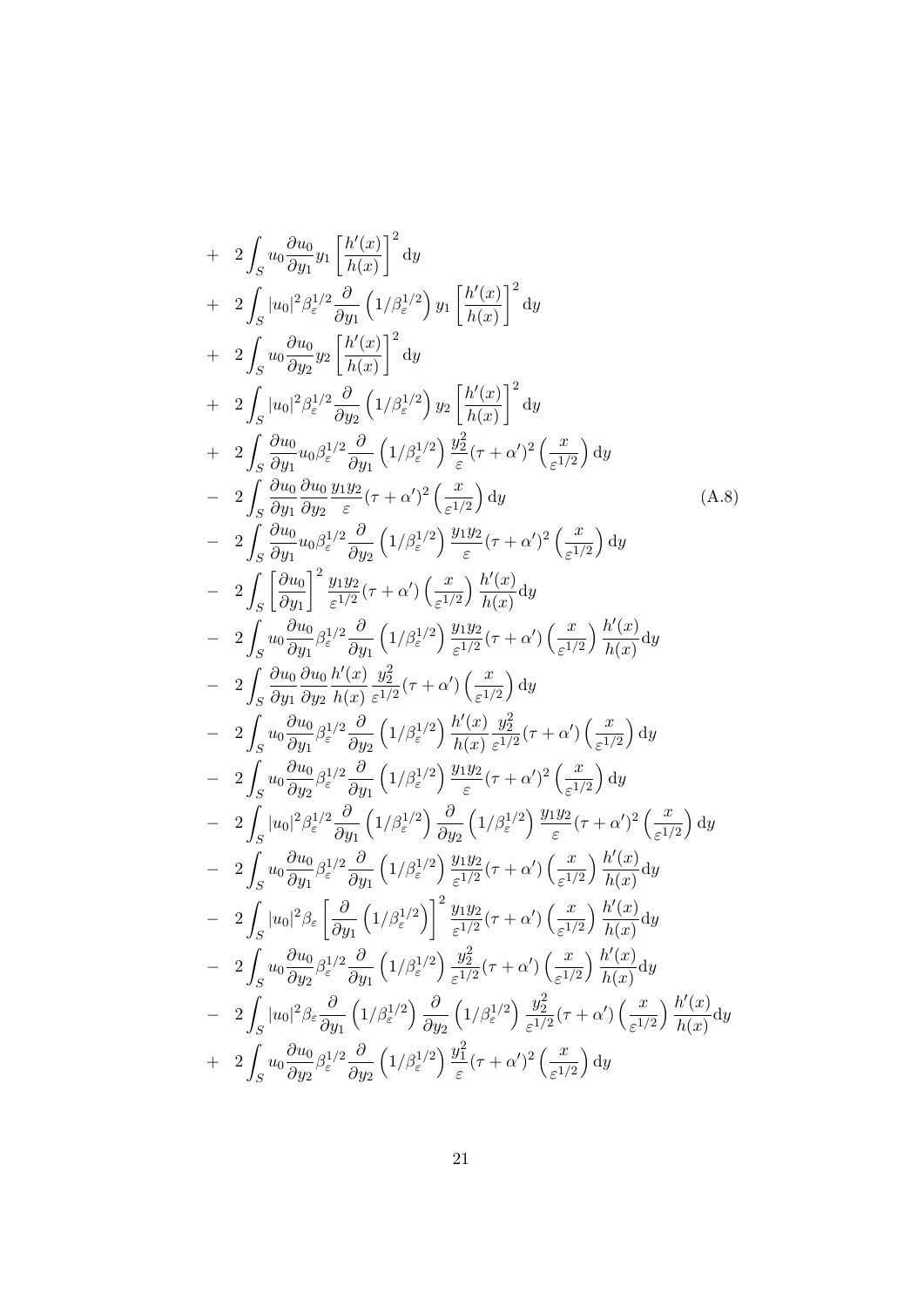+ 
$$
2 \int_{S} \frac{\partial u_{0}}{\partial y_{2}} \frac{\partial u_{0}}{\partial y_{1}} \frac{y_{1}^{2}}{\varepsilon^{1/2}} (\tau + \alpha') \left(\frac{x}{\varepsilon^{1/2}}\right) \frac{h'(x)}{h(x)} dy
$$
  
+  $2 \int_{S} u_{0} \frac{\partial u_{0}}{\partial y_{2}} \beta_{\varepsilon}^{1/2} \frac{\partial}{\partial y_{1}} \left(1/\beta_{\varepsilon}^{1/2}\right) \frac{y_{1}^{2}}{\varepsilon^{1/2}} (\tau + \alpha') \left(\frac{x}{\varepsilon^{1/2}}\right) \frac{h'(x)}{h(x)} dy$   
+  $2 \int_{S} \left[\frac{\partial u_{0}}{\partial y_{2}}\right]^{2} \frac{y_{1}y_{2}}{\varepsilon^{1/2}} (\tau + \alpha') \left(\frac{x}{\varepsilon^{1/2}}\right) \frac{h'(x)}{h(x)} dy$   
+  $2 \int_{S} u_{0} \frac{\partial u_{0}}{\partial y_{2}} \beta_{\varepsilon}^{1/2} \frac{\partial}{\partial y_{2}} \left(1/\beta_{\varepsilon}^{1/2}\right) \frac{y_{1}y_{2}}{\varepsilon^{1/2}} (\tau + \alpha') \left(\frac{x}{\varepsilon^{1/2}}\right) \frac{h'(x)}{h(x)} dy$   
+  $2 \int_{S} u_{0} \frac{\partial u_{0}}{\partial y_{1}} \beta_{\varepsilon}^{1/2} \frac{\partial}{\partial y_{2}} \left(1/\beta_{\varepsilon}^{1/2}\right) \frac{y_{1}^{2}}{\varepsilon^{1/2}} (\tau + \alpha') \left(\frac{x}{\varepsilon^{1/2}}\right) \frac{h'(x)}{h(x)} dy$   
+  $2 \int_{S} u_{0} \frac{\partial u_{0}}{\partial y_{1}} \beta_{\varepsilon}^{1/2} \frac{\partial}{\partial y_{2}} \left(1/\beta_{\varepsilon}^{1/2}\right) \frac{y_{1}^{2}}{\varepsilon^{1/2}} (\tau + \alpha') \left(\frac{x}{\varepsilon^{1/2}}\right) \frac{h'(x)}{h(x)} dy$   
+  $2 \int_{S} u_{0} \frac{\partial u_{0}}{\partial y_{2}} \beta_{\varepsilon}^{1/2} \frac{\partial}{\partial y_{2}} \left($ 

We must call attention for some terms in the definition of  $m_{\varepsilon}(x)$ . First observe that

$$
\int_{S} u_0 \langle \nabla_y u_0, Ry \rangle \mathrm{d}y = 0.
$$

We define

$$
C(S) := \int_S |\langle \nabla_y u_0, Ry \rangle|^2 dy.
$$

Thus, taking account (A.5) and (A.7), we have

$$
- \int_{S} \left[ u_0 \frac{\partial u_0}{\partial y_1} \frac{y_2}{\varepsilon} (\tau + \alpha') \left( \frac{x}{\varepsilon^{1/2}} \right) - u_0 \frac{\partial u_0}{\partial y_2} \frac{y_1}{\varepsilon} (\tau + \alpha') \left( \frac{x}{\varepsilon^{1/2}} \right) \right] dy = 0
$$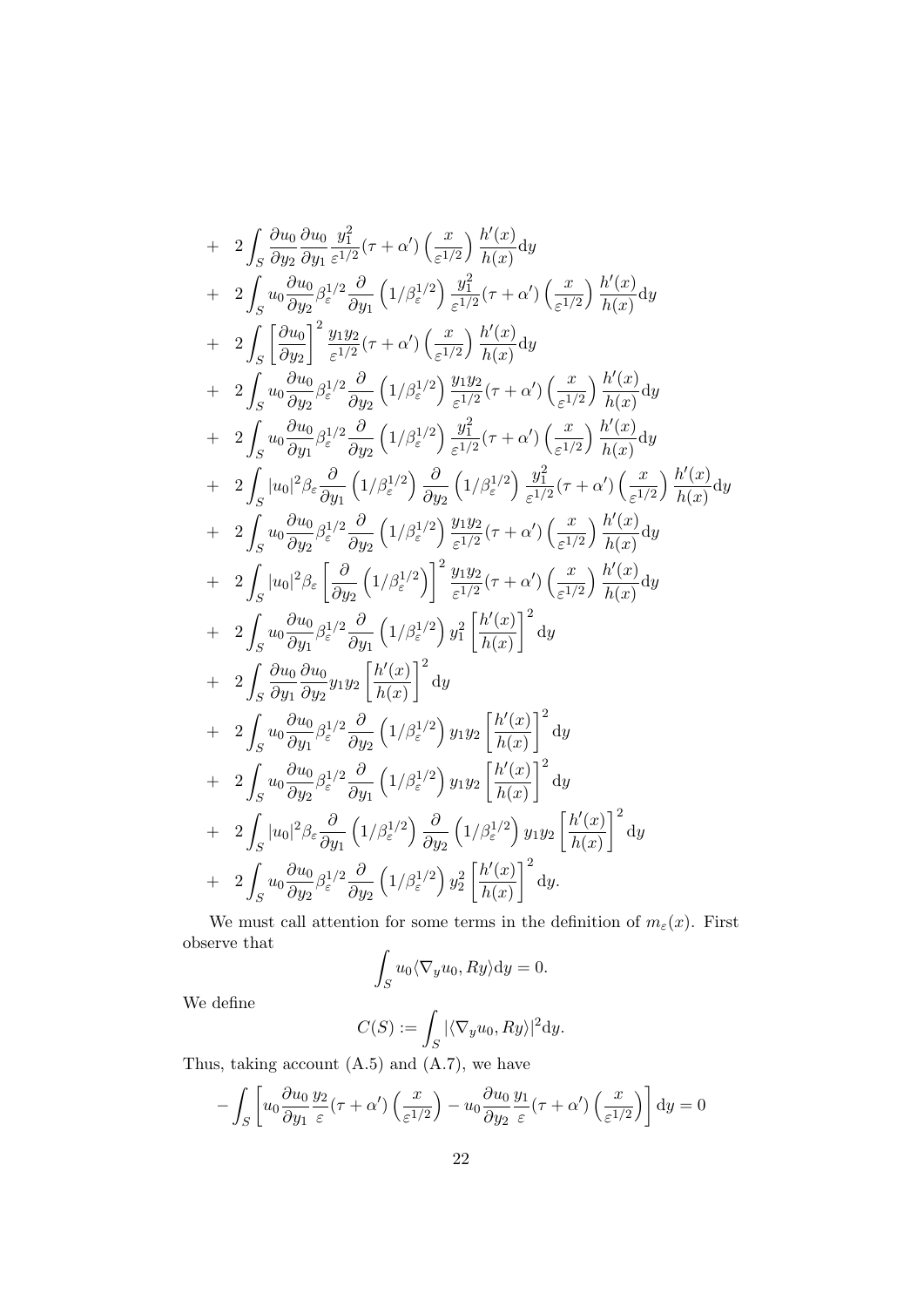and, taking  $(A.1)$ ,  $(A.3)$  and  $(A.8)$ , we have

$$
\int_{S} \left[ \left| \frac{\partial u_0}{\partial y_1} \right|^2 y_2^2 (\tau_{\varepsilon} + \alpha_{\varepsilon}') - 2 \frac{\partial u_0}{\partial y_1} \frac{\partial u_0}{\partial y_2} y_1 y_2 (\tau_{\varepsilon} + \alpha_{\varepsilon}') + \left| \frac{\partial u_0}{\partial y_2} \right|^2 y_1^2 (\tau_{\varepsilon} + \alpha_{\varepsilon}') \right] dy
$$
  
=  $C(S)(\tau_{\varepsilon} + \alpha_{\varepsilon}')(x).$ 

For the another terms we have the following situations. For example,

$$
\frac{\partial}{\partial y_1} \left( 1/\beta_{\varepsilon}^{1/2} \right) = \frac{\varepsilon^{1/2}}{2} h(x) k\left(\frac{x}{\varepsilon^{1/2}}\right) \cos \alpha_{\varepsilon}(x) \left( 1/\beta_{\varepsilon}^{3/2} \right)
$$

and then, see integral (A.4),

$$
\int_{S} |u_0|^2 \beta_{\varepsilon} \left[ \frac{\partial}{\partial y_1} \left( 1/\beta_{\varepsilon}^{1/2} \right) \right]^2 y_1^2 \left[ \frac{h'(x)}{h(x)} \right]^2 dy \to 0
$$

uniformly as  $\varepsilon \to 0$ . Now observe the integral (A.2). There exists  $D'_1 > 0$ so that

$$
\left| \int_S |u_0|^2 \beta_{\varepsilon} \left[ \frac{\partial}{\partial y_1} \left( 1/\beta_{\varepsilon}^{1/2} \right) \right]^2 \frac{y_2^2}{\varepsilon} (\tau + \alpha') \left( \frac{x}{\varepsilon^{1/2}} \right) dy \right| \le D'_1,
$$

for  $\varepsilon > 0$  small enough (recall that we are assuming that conditions (I) and (II) in Section 3 hold true). On the other hand, if we consider the integral (A.6),

$$
p_{\varepsilon}^1(x) := -\int_S |u_0|^2 \beta_{\varepsilon}^{1/2} \frac{\partial}{\partial y_1} \left(1/\beta_{\varepsilon}^{1/2}\right) \frac{y_2}{\varepsilon} (\tau' + \alpha'') \left(\frac{x}{\varepsilon^{1/2}}\right) dy,
$$

we have that there exists  $D_1'' > 0$  so that

$$
\left| \varepsilon^{1/2} p_{\varepsilon}^1(x) \right| \le D_1''
$$

for  $\varepsilon > 0$  small enough.

In general, for all terms of  $m_{\varepsilon}(x)$  occur one of the possibilities above. Thus, we can say that  $m_{\varepsilon}(x)$  can be written as

$$
m_{\varepsilon}(x) = g_{\varepsilon}(x)|w|^2 + b_{\varepsilon}(x)|w|^2 + p_{\varepsilon}(x)|w|^2 + C(S)(\tau_{\varepsilon} + \alpha_{\varepsilon}')^2|w|^2,
$$

where the functions  $g_{\varepsilon}, b_{\varepsilon}$  and  $p_{\varepsilon}$  satisfy

- (1)  $g_{\varepsilon}(x) \to 0$  uniformly as  $\varepsilon \to 0$ ;
- (2)  $b_{\varepsilon}(x) \in L^{\infty}(I)$  and there exists  $D' > 0$  so that  $||b_{\varepsilon}||_{\infty} \leq D'$ , for all  $\varepsilon > 0$  small enough;
- (3) we can write  $p_{\varepsilon}(x) = 1/\varepsilon^{1/2} q_{\varepsilon}(x/\varepsilon^{1/2})$ , with  $q_{\varepsilon} \in L^{\infty}(I)$  and there exists  $D'' > 0$  so that  $||q_{\varepsilon}||_{\infty} \le D''$ , for all  $\varepsilon > 0$  small enough.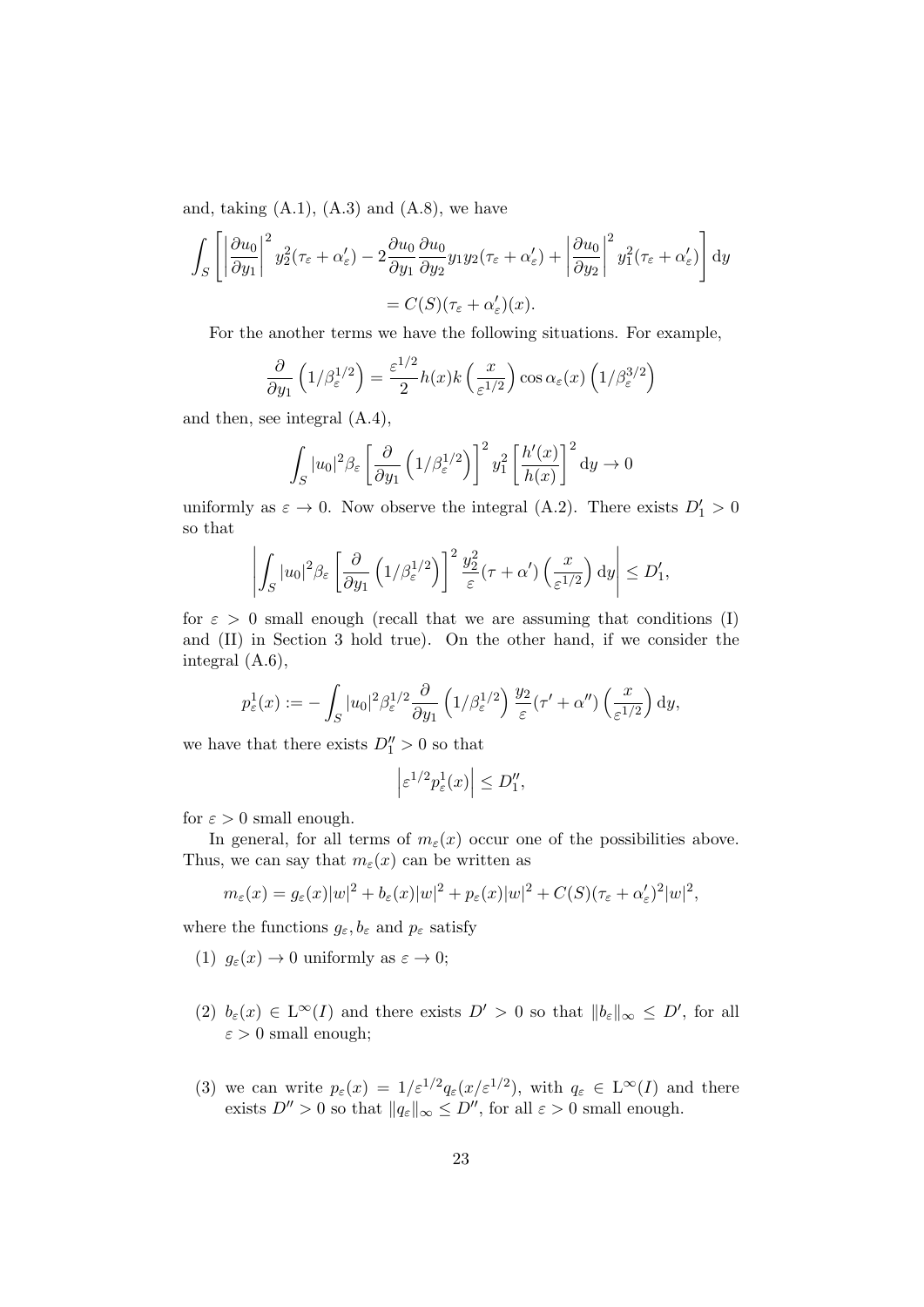# B Proof of inequality (24)

We are going to prove inequality (24), which has appeared in the proof of Theorem 3. First observe that the bilinear form  $t_{\varepsilon}(wu_0, \eta)$  has the following expression

$$
t_{\varepsilon}(wu_{0},\eta) = 2 \int_{I\times S} \left( \frac{\partial w}{\partial x} u_{0} - w u_{0} \beta_{\varepsilon}^{1/2} \frac{\partial}{\partial x} \left( 1/\beta_{\varepsilon}^{1/2} \right) - w u_{0} \frac{h'(x)}{h(x)} + w \nabla_{y} u_{0} \cdot Ry \left( \tau_{\varepsilon} + \alpha_{\varepsilon}' \right) + w u_{0} \beta_{\varepsilon}^{1/2} \nabla_{y} \left( 1/\beta_{\varepsilon}^{1/2} \right) \cdot Ry \left( \tau_{\varepsilon} + \alpha_{\varepsilon}' \right) - w \nabla_{y} u_{0} \cdot y \frac{h'(x)}{h(x)} - w u_{0} \beta_{\varepsilon}^{1/2} \nabla_{y} \left( 1/\beta_{\varepsilon}^{1/2} \right) \cdot y \frac{h'(x)}{h(x)} \right) \times \n\left( \frac{\partial \eta}{\partial x} - \eta \beta_{\varepsilon}^{1/2} \frac{\partial}{\partial x} \left( 1/\beta_{\varepsilon}^{1/2} \right) - \eta \frac{h'(x)}{h(x)} + \nabla_{y} \eta \cdot Ry \left( \tau_{\varepsilon} + \alpha_{\varepsilon}' \right) + \eta \beta_{\varepsilon}^{1/2} \nabla_{y} \left( 1/\beta_{\varepsilon}^{1/2} \right) \cdot Ry \left( \tau_{\varepsilon} + \alpha_{\varepsilon}' \right) - \nabla_{y} \eta \cdot y \frac{h'(x)}{h(x)} - \eta \beta_{\varepsilon}^{1/2} \nabla_{y} \left( 1/\beta_{\varepsilon}^{1/2} \right) \cdot y \frac{h'(x)}{h(x)} \right) \mathrm{d}x \mathrm{d}y + 2 \int_{I\times S} w \left( \frac{\nabla_{y} u_{0} \nabla_{y} \eta}{\varepsilon^{2} h^{2}(x)} - \frac{\nu_{0} u_{0} \eta}{\varepsilon^{2} h^{2}(x)} \right) \mathrm{d}x \mathrm{d}y - 2 \int_{I\times S} \frac{k_{\varepsilon}^{2}(x)}{4} w u_{0} \eta \mathrm{d}x \mathrm{d}y + 2 \int_{I\times S} \
$$

Since  $\eta \in \mathcal{L}^{\perp}$  and  $u_0$  is an eigenfunction of the Laplacian in  $\mathcal{H}_0^1(S)$ , we have

$$
\int_{S} u_0 \eta \, dy = 0, \qquad \int_{S} u_0 \frac{\partial \eta}{\partial x} \, dy = 0 \quad \text{a.e.}[\mathbf{x}],
$$
\n
$$
\int_{S} \nabla_y u_0 \nabla_y \eta \, dy = 0.
$$
\n(B.1)\n
$$
(B.2)
$$

Thus,  $t_{\varepsilon}(wu_0, \eta)$  is simply

$$
t_{\varepsilon}(wu_{0},\eta) = 2 \int_{I\times S} \left( \frac{\partial w}{\partial x} u_{0} - w u_{0} \beta_{\varepsilon}^{1/2} \frac{\partial}{\partial x} \left( 1/\beta_{\varepsilon}^{1/2} \right) - w u_{0} \frac{h'(x)}{h(x)} + w \nabla_{y} u_{0} \cdot Ry \left( \tau_{\varepsilon} + \alpha_{\varepsilon}' \right) + w u_{0} \beta_{\varepsilon}^{1/2} \nabla_{y} \left( 1/\beta_{\varepsilon}^{1/2} \right) \cdot Ry \left( \tau_{\varepsilon} + \alpha_{\varepsilon}' \right) - w \nabla_{y} u_{0} \cdot y \frac{h'(x)}{h(x)} - w u_{0} \beta_{\varepsilon}^{1/2} \nabla_{y} \left( 1/\beta_{\varepsilon}^{1/2} \right) \cdot y \frac{h'(x)}{h(x)} \right) \times \n\left( \frac{\partial \eta}{\partial x} - \eta \beta_{\varepsilon}^{1/2} \frac{\partial}{\partial x} \left( 1/\beta_{\varepsilon}^{1/2} \right) - \eta \frac{h'(x)}{h(x)} \n+ \nabla_{y} \eta \cdot Ry \left( \tau_{\varepsilon} + \alpha_{\varepsilon}' \right) + \eta \beta_{\varepsilon}^{1/2} \nabla_{y} \left( 1/\beta_{\varepsilon}^{1/2} \right) \cdot Ry \left( \tau_{\varepsilon} + \alpha_{\varepsilon}' \right) \n- \nabla_{y} \eta \cdot y \frac{h'(x)}{h(x)} - \eta \beta_{\varepsilon}^{1/2} \nabla_{y} \left( 1/\beta_{\varepsilon}^{1/2} \right) \cdot y \frac{h'(x)}{h(x)} dx dy.
$$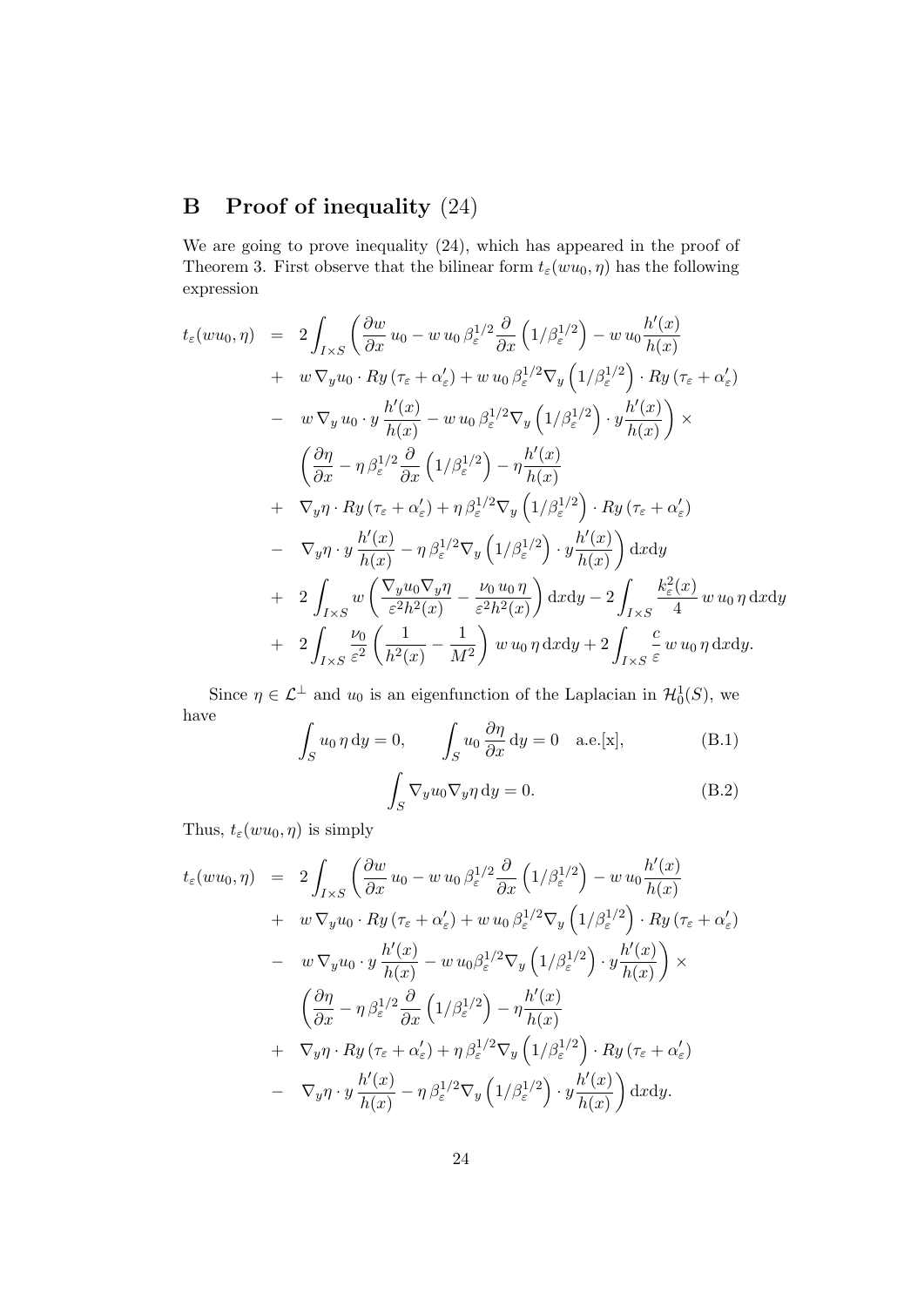We write  $t_{\varepsilon}(wu_0, \eta) = \sum$ 7  $\frac{i=1}{i}$  $t^i_\varepsilon( w u_0, \eta)$  where

$$
t_{\varepsilon}^{1}(wu_{0},\eta) = 2 \int_{I\times S} \frac{\partial w}{\partial x} u_{0} \left( \frac{\partial \eta}{\partial x} - \eta \beta_{\varepsilon}^{1/2} \frac{\partial}{\partial x} \left( 1/\beta_{\varepsilon}^{1/2} \right) - \eta \frac{h'(x)}{h(x)} \right. \\
\left. + \nabla_{y}\eta \cdot Ry \left( \tau_{\varepsilon} + \alpha_{\varepsilon}' \right) + \eta \beta_{\varepsilon}^{1/2} \nabla_{y} \left( 1/\beta_{\varepsilon}^{1/2} \right) \cdot Ry \left( \tau_{\varepsilon} + \alpha_{\varepsilon}' \right) \right. \\
\left. - \nabla_{y}\eta \cdot y \frac{h'(x)}{h(x)} - \eta \beta_{\varepsilon}^{1/2} \nabla_{y} \left( 1/\beta_{\varepsilon}^{1/2} \right) \cdot y \frac{h'(x)}{h(x)} \right) dx dy,
$$

$$
t_{\varepsilon}^{2}(wu_{0},\eta) = 2 \int_{I\times S} w u_{0} \beta_{\varepsilon}^{1/2} \frac{\partial}{\partial x} \left(1/\beta_{\varepsilon}^{1/2}\right) \left(\frac{\partial \eta}{\partial x} - \eta \beta_{\varepsilon}^{1/2} \frac{\partial}{\partial x} \left(1/\beta_{\varepsilon}^{1/2}\right) \right)
$$
  

$$
- \eta \frac{h'(x)}{h(x)} + \nabla_{y}\eta \cdot Ry \left(\tau_{\varepsilon} + \alpha_{\varepsilon}'\right) + \eta \beta_{\varepsilon}^{1/2} \nabla_{y} \left(1/\beta_{\varepsilon}^{1/2}\right) \cdot Ry \left(\tau_{\varepsilon} + \alpha_{\varepsilon}'\right)
$$
  

$$
- \nabla_{y}\eta \cdot y \frac{h'(x)}{h(x)} - \eta \beta_{\varepsilon}^{1/2} \nabla_{y} \left(1/\beta_{\varepsilon}^{1/2}\right) \cdot y \frac{h'(x)}{h(x)} dx dy,
$$

$$
t_{\varepsilon}^{3}(wu_{0},\eta) = -2 \int_{I\times S} w u_{0} \frac{h'(x)}{h(x)} \left(\frac{\partial \eta}{\partial x} - \eta \beta_{\varepsilon}^{1/2} \frac{\partial}{\partial x} \left(1/\beta_{\varepsilon}^{1/2}\right) - \eta \frac{h'(x)}{h(x)} + \nabla_{y}\eta \cdot Ry \left(\tau_{\varepsilon} + \alpha_{\varepsilon}'\right) + \eta \beta_{\varepsilon}^{1/2} \nabla_{y} \left(1/\beta_{\varepsilon}^{1/2}\right) \cdot Ry \left(\tau_{\varepsilon} + \alpha_{\varepsilon}'\right) - \nabla_{y}\eta \cdot y \frac{h'(x)}{h(x)} - \eta \beta_{\varepsilon}^{1/2} \nabla_{y} \left(1/\beta_{\varepsilon}^{1/2}\right) \cdot y \frac{h'(x)}{h(x)}\right) \mathrm{d}x \mathrm{d}y, \tag{10}
$$

$$
t_{\varepsilon}^{4}(wu_{0},\eta) = 2 \int_{I\times S} w \nabla_{y} u_{0} \cdot Ry \left(\tau_{\varepsilon} + \alpha_{\varepsilon}'\right) \left(\frac{\partial \eta}{\partial x} - \eta \beta_{\varepsilon}^{1/2} \frac{\partial}{\partial x} \left(1/\beta_{\varepsilon}^{1/2}\right) - \eta \frac{h'(x)}{h(x)} + \nabla_{y}\eta \cdot Ry \left(\tau_{\varepsilon} + \alpha_{\varepsilon}'\right) + \eta \beta_{\varepsilon}^{1/2} \nabla_{y} \left(1/\beta_{\varepsilon}^{1/2}\right) \cdot Ry \left(\tau_{\varepsilon} + \alpha_{\varepsilon}'\right) - \nabla_{y}\eta \cdot y \frac{h'(x)}{h(x)} - \eta \beta_{\varepsilon}^{1/2} \nabla_{y} \left(1/\beta_{\varepsilon}^{1/2}\right) \cdot y \frac{h'(x)}{h(x)} dx dy,
$$

$$
t_{\varepsilon}^{5}(wu_{0},\eta) = 2 \int_{I\times S} w u_{0} \beta_{\varepsilon}^{1/2} \nabla_{y} \left(1/\beta_{\varepsilon}^{1/2}\right) \cdot Ry \left(\tau_{\varepsilon} + \alpha_{\varepsilon}'\right) \times \n\left(\frac{\partial \eta}{\partial x} - \eta \beta_{\varepsilon}^{1/2} \frac{\partial}{\partial x} \left(1/\beta_{\varepsilon}^{1/2}\right) - \eta \frac{h'(x)}{h(x)} + \nabla_{y} \eta \cdot Ry \left(\tau_{\varepsilon} + \alpha_{\varepsilon}'\right) \right. \n+ \eta \beta_{\varepsilon}^{1/2} \nabla_{y} \left(1/\beta_{\varepsilon}^{1/2}\right) \cdot Ry \left(\tau_{\varepsilon} + \alpha_{\varepsilon}'\right) - \nabla_{y} \eta \cdot y \frac{h'(x)}{h(x)} \n- \eta \beta_{\varepsilon}^{1/2} \nabla_{y} \left(1/\beta_{\varepsilon}^{1/2}\right) \cdot y \frac{h'(x)}{h(x)} dx dy,
$$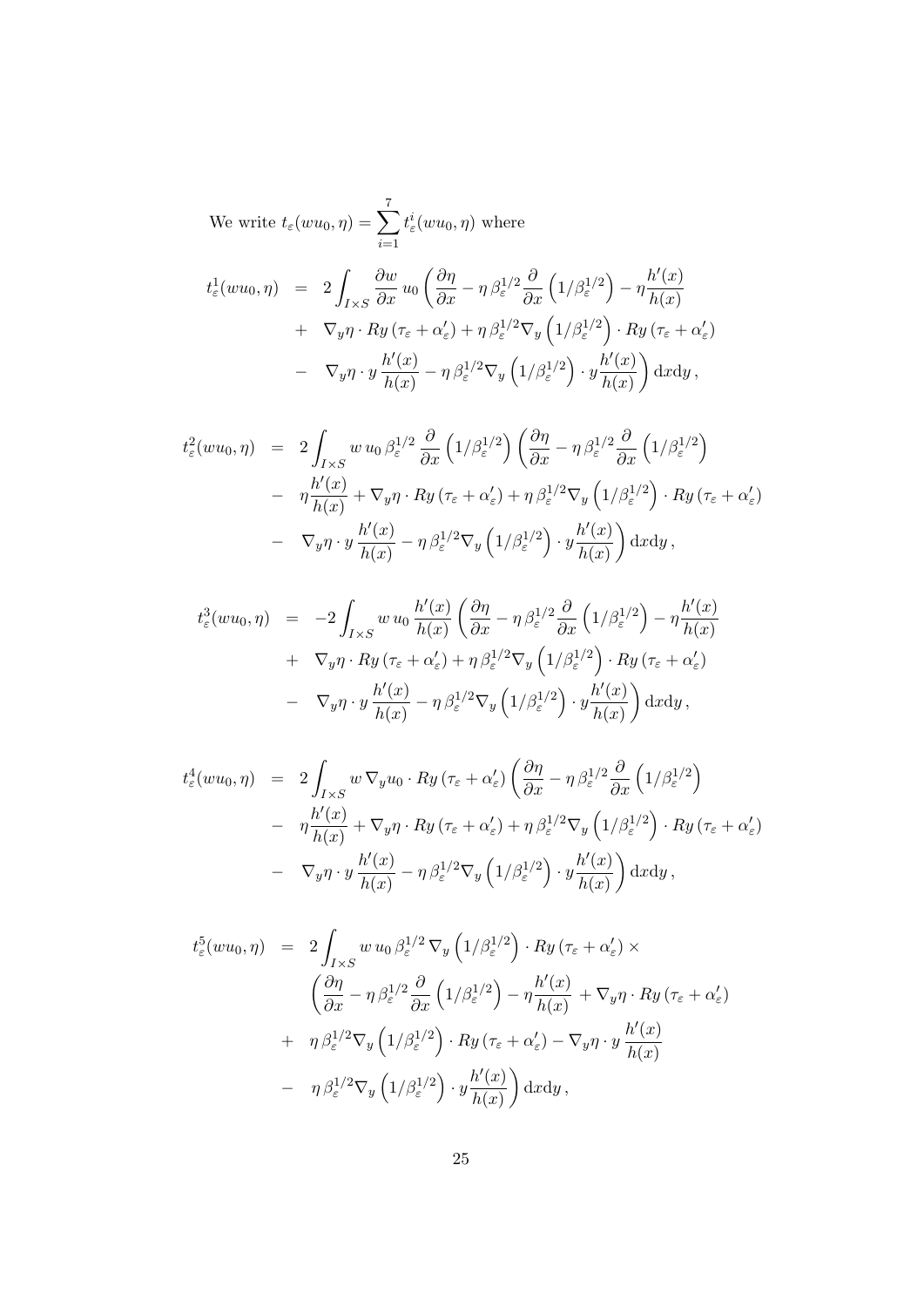$$
t_{\varepsilon}^{6}(wu_{0},\eta) = -2 \int_{I\times S} w \nabla_{y} u_{0} \cdot y \frac{h'(x)}{h(x)} \left(\frac{\partial \eta}{\partial x} - \eta \beta_{\varepsilon}^{1/2} \frac{\partial}{\partial x} \left(1/\beta_{\varepsilon}^{1/2}\right) - \eta \frac{h'(x)}{h(x)} + \nabla_{y}\eta \cdot Ry \left(\tau_{\varepsilon} + \alpha_{\varepsilon}'\right) + \eta \beta_{\varepsilon}^{1/2} \nabla_{y} \left(1/\beta_{\varepsilon}^{1/2}\right) \cdot Ry \left(\tau_{\varepsilon} + \alpha_{\varepsilon}'\right) - \nabla_{y}\eta \cdot y \frac{h'(x)}{h(x)} - \eta \beta_{\varepsilon}^{1/2} \nabla_{y} \left(1/\beta_{\varepsilon}^{1/2}\right) \cdot y \frac{h'(x)}{h(x)}\right) dx dy,
$$

$$
t_{\varepsilon}^{7}(wu_{0},\eta) = -2 \int_{I\times S} w u_{0} \beta_{\varepsilon}^{1/2} \nabla_{y} \left(1/\beta_{\varepsilon}^{1/2}\right) \cdot y \frac{h'(x)}{h(x)} \times \n\left(\frac{\partial \eta}{\partial x} - \eta \beta_{\varepsilon}^{1/2} \frac{\partial}{\partial x} \left(1/\beta_{\varepsilon}^{1/2}\right) - \eta \frac{h'(x)}{h(x)} + \nabla_{y} \eta \cdot Ry \left(\tau_{\varepsilon} + \alpha_{\varepsilon}'\right) \right. \n+ \eta \beta_{\varepsilon}^{1/2} \nabla_{y} \left(1/\beta_{\varepsilon}^{1/2}\right) \cdot Ry \left(\tau_{\varepsilon} + \alpha_{\varepsilon}'\right) \n- \nabla_{y} \eta \cdot y \frac{h'(x)}{h(x)} - \eta \beta_{\varepsilon}^{1/2} \nabla_{y} \left(1/\beta_{\varepsilon}^{1/2}\right) \cdot y \frac{h'(x)}{h(x)}\right) dxdy.
$$

We are going to analyze  $t_{\varepsilon}^1(wu_0, \eta)$  in detail. Recall that  $R = \left(\begin{array}{cc} 0 & 1 \ -1 & 0 \end{array}\right)$ and  $\int_S u_0 \eta \, dy = 0$ . Thus, we can rewrite  $t^1_\varepsilon(wu_0, \eta)$  as

$$
t_{\varepsilon}^{1}(wu_{0},\eta) = 2 \int_{I\times S} \left( -\frac{\partial w}{\partial x} u_{0} \eta \beta_{\varepsilon}^{1/2} \frac{\partial}{\partial x} \left( 1/\beta_{\varepsilon}^{1/2} \right) \right. \\ \left. + \frac{\partial w}{\partial x} u_{0} \frac{\partial \eta}{\partial y_{1}} y_{2} \left( \tau_{\varepsilon} + \alpha_{\varepsilon}' \right) - \frac{\partial w}{\partial x} u_{0} \frac{\partial \eta}{\partial y_{2}} y_{1} \left( \tau_{\varepsilon} + \alpha_{\varepsilon}' \right) \right. \\ \left. + \frac{\partial w}{\partial x} u_{0} \eta \beta_{\varepsilon}^{1/2} \nabla_{y} \left( 1/\beta_{\varepsilon}^{1/2} \right) \cdot Ry \left( \tau_{\varepsilon} + \alpha_{\varepsilon}' \right) \right. \\ \left. - \frac{\partial w}{\partial x} u_{0} \frac{\partial \eta}{\partial y_{1}} y_{1} \frac{h'(x)}{h(x)} - \frac{\partial w}{\partial x} u_{0} \frac{\partial \eta}{\partial y_{2}} y_{2} \frac{h'(x)}{h(x)} \right. \\ \left. - \frac{\partial w}{\partial x} u_{0} \eta \beta_{\varepsilon}^{1/2} \nabla_{y} \left( 1/\beta_{\varepsilon}^{1/2} \right) \cdot y \frac{h'(x)}{h(x)} \right) dx dy.
$$

Using integration by parts in the terms with  $\partial \eta / \partial y_1$  and  $\partial \eta / \partial y_2$ , we obtain

$$
t_{\varepsilon}^{1}(wu_{0},\eta) = 2 \int_{I\times S} \left( -\frac{\partial w}{\partial x} u_{0} \eta \beta_{\varepsilon}^{1/2} \frac{\partial}{\partial x} \left( 1/\beta_{\varepsilon}^{1/2} \right) \right. \left. - \frac{\partial w}{\partial x} \frac{\partial u_{0}}{\partial y_{1}} \eta \frac{y_{2}}{\varepsilon^{1/2}} \left( \tau + \alpha' \right) \left( \frac{x}{\varepsilon^{1/2}} \right) + \frac{\partial w}{\partial x} \frac{\partial u_{0}}{\partial y_{2}} \eta \frac{y_{1}}{\varepsilon^{1/2}} \left( \tau + \alpha' \right) \left( \frac{x}{\varepsilon^{1/2}} \right) \right. \left. + \frac{\partial w}{\partial x} u_{0} \eta \beta_{\varepsilon}^{1/2} \nabla_{y} \left( 1/\beta_{\varepsilon}^{1/2} \right) \cdot Ry \frac{1}{\varepsilon^{1/2}} \left( \tau + \alpha' \right) \left( \frac{x}{\varepsilon^{1/2}} \right) \right. \left. + \frac{\partial w}{\partial x} \frac{\partial (u_{0}y_{1})}{\partial y_{1}} \eta \frac{h'(x)}{h(x)} + \frac{\partial w}{\partial x} \frac{\partial (u_{0}y_{2})}{\partial y_{2}} \eta \frac{h'(x)}{h(x)} \right. \left. - \frac{\partial w}{\partial x} u_{0} \eta \beta_{\varepsilon}^{1/2} \nabla_{y} \left( 1/\beta_{\varepsilon}^{1/2} \right) \cdot y \frac{h'(x)}{h(x)} \right) dx dy.
$$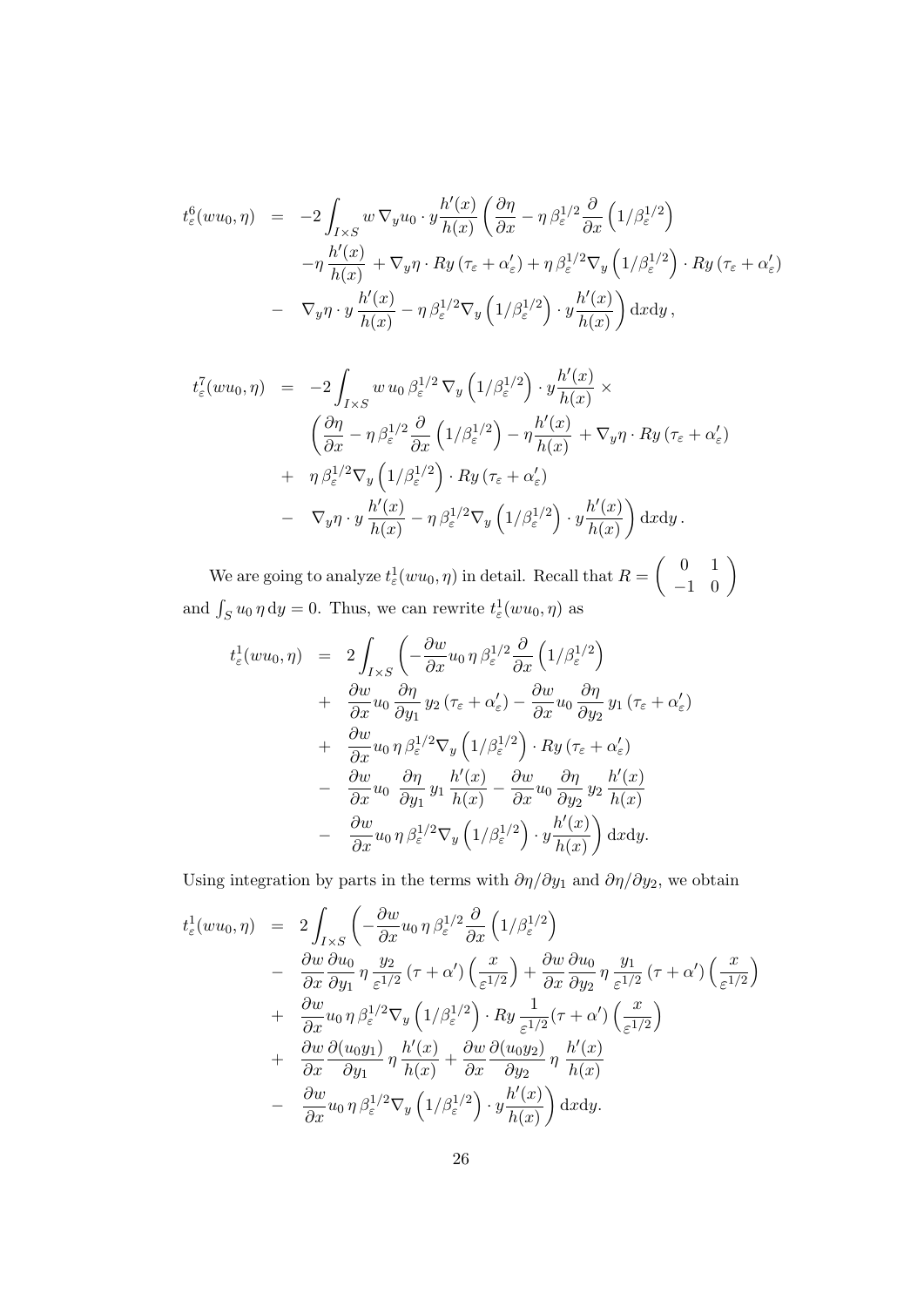Taking into account conditions (I) and (II), we see that there exists  $L' > 0$  so that

$$
\left|t_{\varepsilon}^{1}(wu_{0},\eta)\right| \leq L' \left(1+\frac{1}{\varepsilon^{1/2}}\right) \left(\int_{I} \left|\frac{\partial w}{\partial x}\right| \mathrm{d}x\right)^{1/2} \left(\int_{I\times S} |\eta|^{2} \mathrm{d}x \mathrm{d}y\right)^{1/2}.
$$

Now, note that, for  $\varepsilon > 0$  small enough,

$$
\int_{I} \left| \frac{\partial w}{\partial x} \right|^{2} dx \le t_{\varepsilon}(wu_{0}), \quad \forall w \in \mathcal{H}_{0}^{1}(I). \tag{B.3}
$$

This inequality together the inequality (26) show that

$$
|t_{\varepsilon}^{1}(wu_0, \eta)| \leq \frac{2L'}{\nu_1 - \nu_0} \varepsilon^{1/2} (t_{\varepsilon}(wu_0))^{1/2} (t_{\varepsilon}(\eta))^{1/2}.
$$

For  $t_{\varepsilon}^2(wu_0, \eta)$  the analyze is even simpler. Observe that

$$
|t_{\varepsilon}^{2}(wu_{0},\eta)| \leq 2\left[\int_{I\times S}|w|^{2}|u_{0}|^{2}\beta_{\varepsilon}\left(\frac{\partial}{\partial x}\left(1/\beta_{\varepsilon}^{1/2}\right)\right)^{2}\mathrm{d}x\mathrm{d}y\right]^{1/2} \times \left[\int_{I\times S}\left(\frac{\partial\eta}{\partial x}-\eta\,\beta_{\varepsilon}^{1/2}\frac{\partial}{\partial x}\left(1/\beta_{\varepsilon}^{1/2}\right)-\eta\frac{h'(x)}{h(x)}\right.\\ \left.+\nabla_{y}\eta\cdot Ry\left(\tau_{\varepsilon}+\alpha_{\varepsilon}'\right)+\eta\,\beta_{\varepsilon}^{1/2}\nabla_{y}\left(1/\beta_{\varepsilon}^{1/2}\right)\cdot Ry\left(\tau_{\varepsilon}+\alpha_{\varepsilon}'\right)\right.\\ \left.-\nabla_{y}\eta\cdot y\frac{h'(x)}{h(x)}-\eta\,\beta_{\varepsilon}^{1/2}\nabla_{y}\left(1/\beta_{\varepsilon}^{1/2}\right)\cdot y\frac{h'(x)}{h(x)}\right)^{2}\mathrm{d}x\mathrm{d}y\right]^{1/2},\leq L''\left(\int_{I}|w|^{2}\mathrm{d}x\right)^{1/2}(t_{\varepsilon}(\eta))^{1/2},\leq L''\,F\,\varepsilon^{1/2}\,(t_{\varepsilon}(wu_{0}))^{1/2}\,(t_{\varepsilon}(\eta))^{1/2},
$$

for some  $L'' > 0$ . Here we made use of conditions (I) and (II) and inequalities (25) and (26).

Similar analysis can be repeated for  $t^i_\varepsilon$ ,  $i = 3, \dots, 7$  by considering again conditions (I) and (II), equalities  $(B.1)$ ,  $(B.2)$ ,  $(25)$ ,  $(26)$  and  $(B.3)$ . Hence, we can conclude that there exists  $L > 0$  so that

$$
|t_{\varepsilon}(wu_0,\eta)| \leq L \, \varepsilon^{1/2} \left(t_{\varepsilon}(wu_0)\right)^{1/2} \left(t_{\varepsilon}(\eta)\right)^{1/2},
$$

for all  $w \in \mathcal{H}_0^1(I)$  and for all  $\eta \in \mathcal{L}^{\perp}$ .

#### Acknowledgments

AAV was supported by CAPES (Brazil). CRdO acknowledges partial support from CNPq (Brazil).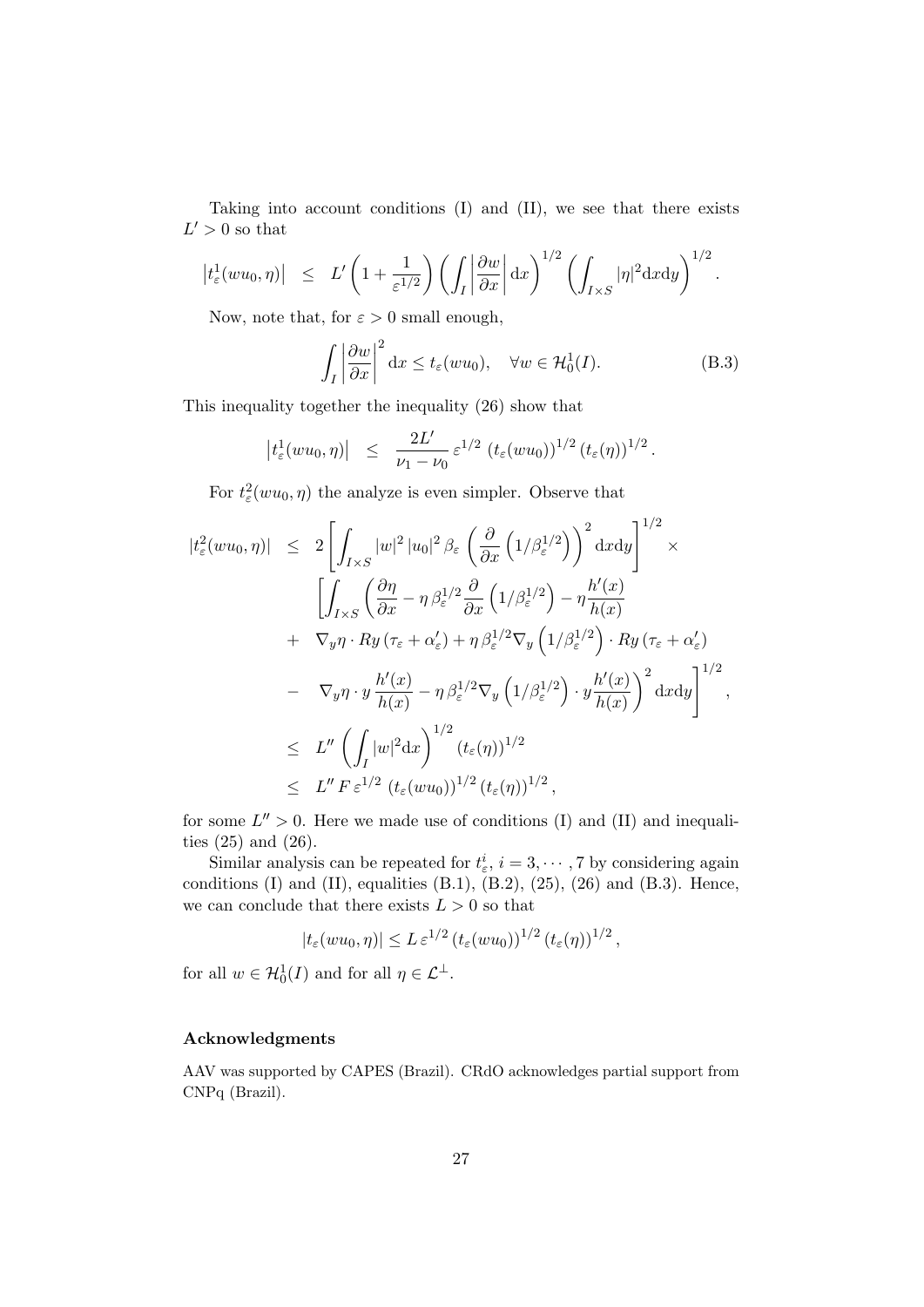### References

- [1] Albeverio S, Cacciapuoti C and Finco, D 2007 Coupling in the singular limit of thin quantum waveguides J Math Phys 48 032103
- [2] Amovilli, C, Leys, F E and March, N H 2004 Electronic energy spectrum of two-dimensional solids and a chain of C atoms from a quantum network model J Math Chem 36 93–112
- [3] Bouchitté G, Luísa Mascarenhas, M and Trabucho L  $2007$  On the curvature and torsion effects in one dimensional waveguides ESAIM: COCV 13 793–808
- [4] Cacciapuoti, C and Exner, P 2007 Nontrivial edge coupling from a Dirichlet network squeezing: the case of a bent waveguide J Phys A: Math Theor 40, F511–F523
- [5] de Oliveira, C R 2011 Quantum singular operator limits of thin Dirichlet tubes via Γ-convergence Rep Math Phys 67 1–32
- [6] de Oliveira, C R and Verri, A A 2012 On norm resolvent and quadratic form convergences in asymptotic thin spatial waveguides. Proceedings of Spectral Days 2010, Santiago, Chile, in the book series Operator Theory: Advances and Applications 224 253–276 (Basel: Birkhäuser)
- [7] de Oliveira, C R and Verri, A A 2011 On the spectrum and weakly effective operator for Dirichlet Laplacian in thin deformed tubes J Math Anal Appl 381 454–468
- [8] Dell'Antonio, G and Tenuta, L 2006 Quantum graphs as holonomic constrains J Math Phys 47 072102
- [9] Friedlander, F and Solomyak, M 2008 On the spectrum of the Dirichlet laplacian in a narrow strip Amer Math Soc Transl (2) 225 103–116
- [10] Friedlander, F and Solomyak, M 2009 On the spectrum of the Dirichlet Laplacian in a narrow infinite strip Israel J Math 170 337–354
- [11] Grieser, D 2008 Thin tubes in mathematical physics, global analysis and spectral geometry, Analysis on graphs and its applications, (ed. P. Exner, J. Keating, P. Kuchment, T. Sunada and A. Teplyaev) Proceedings of Symposia in Pure Mathematics 77 (Providence, RI: AMS)
- [12] Kato, T 1980 Perturbation Theory for Linear Operators, Second edition (Berlin: Springer-Verlag)
- [13] Klingenberg, W 1978 A Course in Differential Geometry (New York: Springer-Verlag)